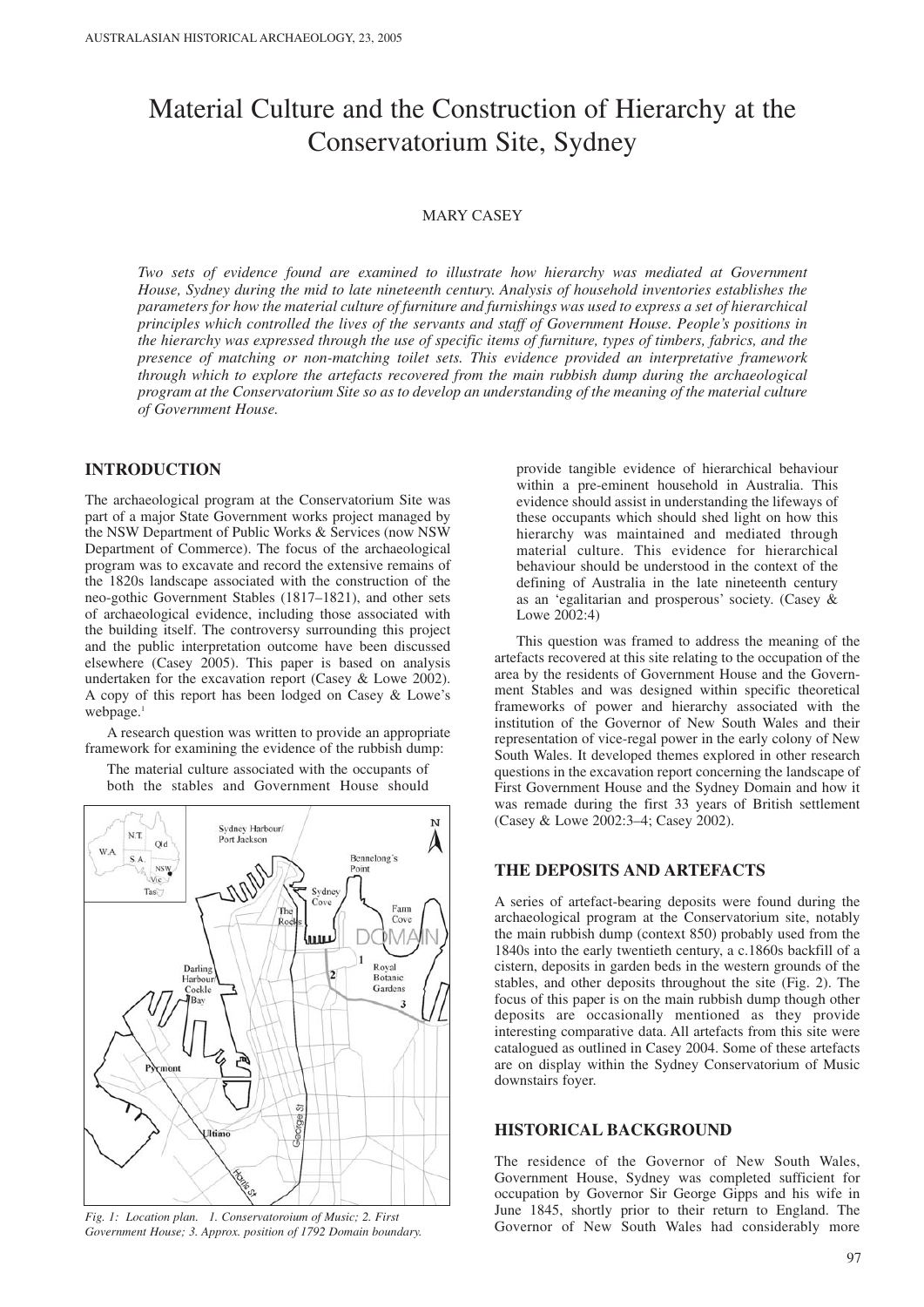

*Fig. 2: Site plan.* 

authority during the nineteenth century than the current State Governor who has been reduced to a figurehead position, although they are still appointed by the Queen of Australia and they open and prorogue State parliament.

Following constitutional reform in the 1850s the four main colonies achieved 'responsible government'. The governors' duties were now principally administrative but they did have the power to veto government legislation. With the Federation of the Australian states in 1901, Government House in Sydney became the second residence of the Governor-General, whose main residence was in Melbourne, Victoria. In 1912 the Governor-General was 'evicted' from the state-owned house and moved across the harbour to the current residence at Admiralty House. Following legal disputes and appeals to the Privy Council in 1915, it once again became the home of the Governor of NSW. The first Australian was appointed as Governor in 1946; previous to this the Governors were appointed by the British crown and were often high profile members of the British aristocracy. Among these were the Earl of Belmore, Lord Carrington who was a close friend of the Prince of Wales, the Earl of Jersey, and the Earl of Beauchamp (Atkinson 2004:253–54; McGregor 1997). During the nineteenth century, Government House was the home of one of the leading citizens of New South Wales and Australia, who was British by birth and allegiance.

# **THEORETICAL FRAMEWORK**

One of the assumptions behind the above-mentioned research question is that material cultural analysis should reveal how hierarchical behaviour is physically manifested in these artefacts. Among the other assumptions that allow for the interpretation of hierarchy are that choices about purchases

and goods made available to the various residents of the house and the differences and similarities about access to these goods, and the way they are used, and who uses them are meaningful and constructed within the social and cultural contexts of Government House.

The basis of these assumptions is an understanding of how a Government House of moderate size was organised and how people and accommodation were categorised within the house and its various outbuildings. An important source for understanding this household are household inventories made in the early twentieth century when the house was operated by the State Government for the newly appointed Governor-General, as his second residence. The inventories are useful because of the way in which levels of importance were placed on accommodation for the various members of the household. There are three inventories known from the early twentieth century. They were recorded in 1902, 1908 and 1911, shortly before the stables was turned into the Sydney Conservatorium of Music between 1913–1915.<sup>2</sup> Specific details of these rooms are analysed for formulating a model of how hierarchical behaviour was manifest through the material culture of the house. Similar use has been made of probate inventories in the United States (Beaudry 1988).

To explore the issues raised in the research question and observations it is necessary to review some of the theoretical context in which this question was posed; theories of consumption and material culture. These help in analysing how artefacts, furniture and furnishings are rendered meaningful within the society that purchased and used them.

One of the main issues affecting consumption practices are why we buy what we buy, and why we do not buy other things. Choices made by individuals or families or neighbourhoods or particular social groups about the items they purchase are not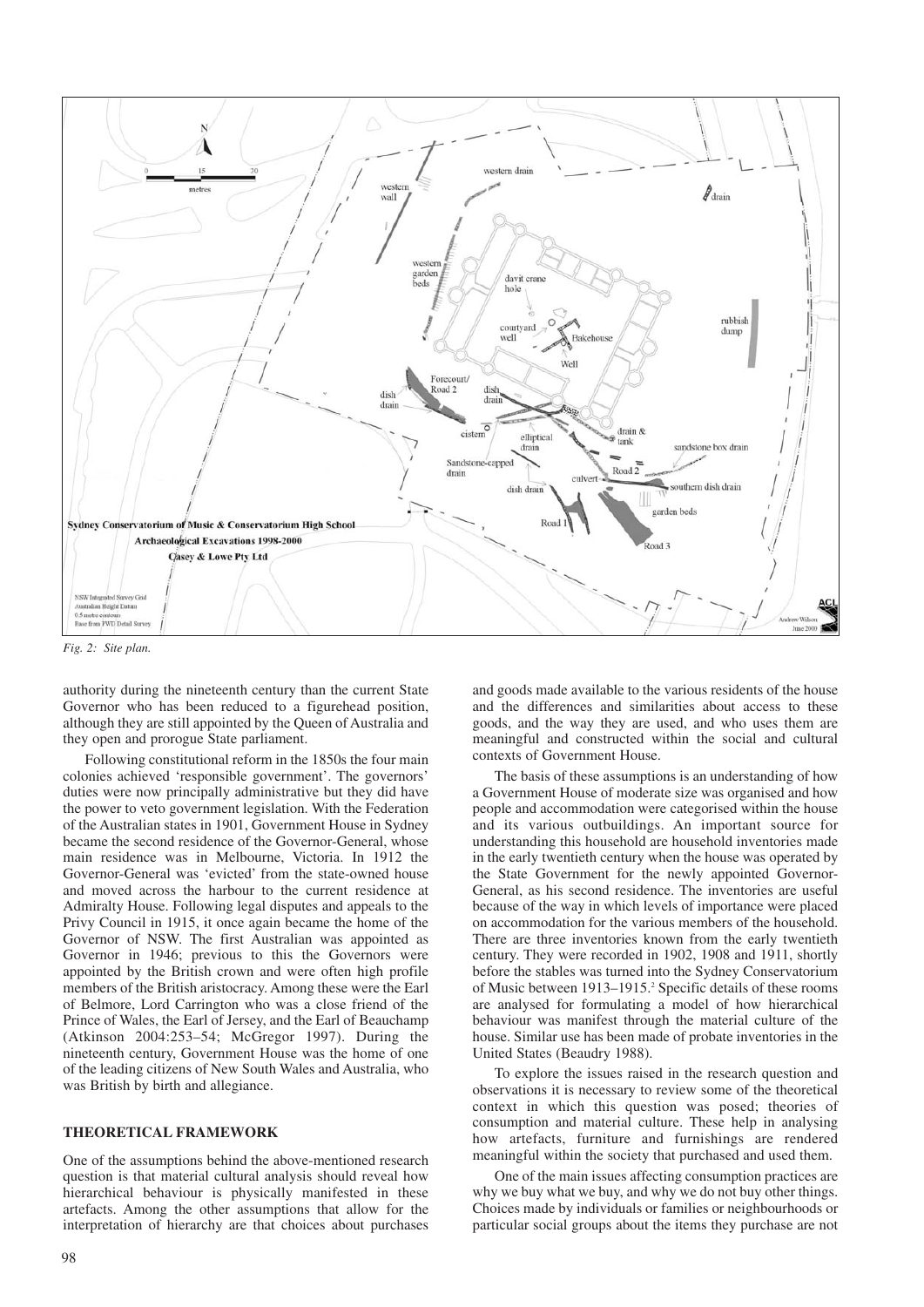isolated or separated from society and culture but informed and structured by them. 'The consumer goods on which the consumer lavishes time, attention and income are charged with cultural meaning' (McCracken 1990:xi). People or consumers 'use the meaning of consumer goods to express cultural categories and principles, cultivate ideals, create and sustain life styles, construct notions of the self, and create (and survive) social change'. McCracken defines consumption as the process by which consumer goods and services are 'created, bought and used' (McCracken 1990:xi).

Daniel Miller observed that it is 'in the array of commodities as brought to life in the consumption practices of the household that moral, cosmological and ideological objectifications are constructed to create the images by which we understand who we have been, who we are, and who we might or should be in the future' (D. Miller 1995b: 35).

With regard to the concept of 'choice', Miller further observed that it:

... is revealed to be very far from some autonomous, independently generated act. Rather it is a limited condition that bears the burden of histories of social category formation in terms of class, gender and other parameters, the normative adjudication of families and peers (D. Miller 1995b: 36).

Paul Glennie on the meaning and significance of consumption concluded:

Goods usually had multiple meanings, frequently combining utilitarian, ornamental and private associations, and these meanings connected to notions of identity and social ideology. Divisions between public display and private use were far from clearcut…Meanings and uses were ascribed to objects as they were incorporated into practices, which might be ritualised or spontaneous, and whose character changed over time… Women, in particular, used consumer goods both to establish their families' abstract attributes (status, lineage), much as men used land, and to recognise and negotiate personal qualities of taste, sociability and worth (Glennie 1995:179).

Glennie proposes that an important aspect of the meaning of goods is that they can mean different things in different places and can have a range of parallel meanings at the same time.

Theories of consumption reveal that archaeologists work with objects created in a social context formed by culture until, at some point in their existence, they come to reside within an archaeological context. The role of artefacts is not passive as 'they influence the course of social interaction (Hodder 1982), and influence the course of social change' (Schiffer 1983:676).

Mark Leone, developing from Hodder, looked at the recursive or active quality of material culture. He contends that people express their lives in the things surrounding them and in that expression and use; daily life is reproduced and bought together into existence each day and each generation. Therefore knowledge of the local context of use and meaning is essential if we are to understand the material culture and mental order that made it (Leone 1987:235–261).

In *Personal Discipline and Material Culture* Paul Shackel (1993) focused on archaeological data derived from ceramics and toothbrushes to measure the dissemination of the ideas of personal discipline throughout society. He contends that markers, such as greater diversity in plate sizes and the growing functional diversity of ceramics in an assemblage, can be interpreted as an indication of the increasing segmentation found at the dinner table, which helps to reinforce a new standardised way of eating. This was

behaviour that standardises and segments and requires one dish per person and a variety of dish sizes for different courses in the meal, butter dishes, dessert dishes, meat dishes, etc. An assemblage with this assortment would be an indication of a new etiquette that reinforced a segmenting trend and in turn disciplined people's behaviour at and away from the table (Shackel 1993:5). Shackel proposes that:

as behaviour became standardized and regimented, it encouraged the development of a modern discipline that allowed for a successful manufacturing process and promoted the consumption of goods, such as ceramics, that reinforced this behaviour every day and at special, ritualised meals (1993:30).

These sorts of practices were also thought to produce individuality but it is suggested here that they are essential aspects of the maintenance of hierarchy at Government House.

Anne Yentsch in *A Chesapeake Family and their Slaves* (1994) analysed the archaeological evidence from the site of Governor Calvert's seventeenth-century house. This site contained remains of the house, its various buried garden and yard spaces including an early orangery as well as quantities of artefacts associated with the life of the Governors, their families, staff and Negro slaves. Yentsch's archaeological framework of inquiry was built on an anthropological understanding of the enculturation of space and social relations and with a strong historical context based on primary documents and personal biographies of the inhabitants. This deeply contextualised archaeological synthesis and analysis sought to elucidate the nature of symbolism embedded not only in the spaces of this site but also in the artefacts. Yentsch surveyed her evidence, both spatial and artefactual, as material cultural with a recursive cultural role and multivocality.

Symbolism and its role in cultural discourse are central to Yentsch's thesis as she observed: 'archaeologists and anthropologists agree that cultural discourse utilizes metaphor to convey meaning. Symbolism and symbolizing, evident in metaphors, are pan-human activities; their cultural expressions are endlessly varied but historically situated' (1994:310). An essential component of symbolism is that it operated as non-verbal communication which consisted of a 'potent, visual symbolism – pomp, ceremony, conspicuous consumption – that had worked for hundreds of years in European countries, where few men knew how to read written words, but all people knew how to decipher the tangible, touchable, seeable evidence of power' (1994:281).

Yentsch's approach is based on the work of Marshall Sahlins and Clifford Geertz. Geertz observed in *Local Knowledge* that 'at the political center of any complexly ordered society… there is both a governing elite and a set of symbolic forms expressing the fact that it is in truth governing' (quoted in Yentsch 1994:281). The assertion made by those using these symbols is that they had a legitimate claim to their social hierarchy and their position within the governing of the society. The role of symbolism, its enculturation, expression of power and centrality to the ordering of social relations are important elements in the analysis of the meaning of the Conservatorium site artefacts and its landscape (Casey 2002).

## **GOVERNMENT HOUSE INVENTORY, 1908**

#### **Contents of Bedrooms**

Some of the bedrooms in the 1908 household inventory (Government House Inventory 1908) were analysed to create a framework for interpreting the artefacts recovered from the site. In order to facilitate this analysis a distribution table was created as a basis for comparison between the different types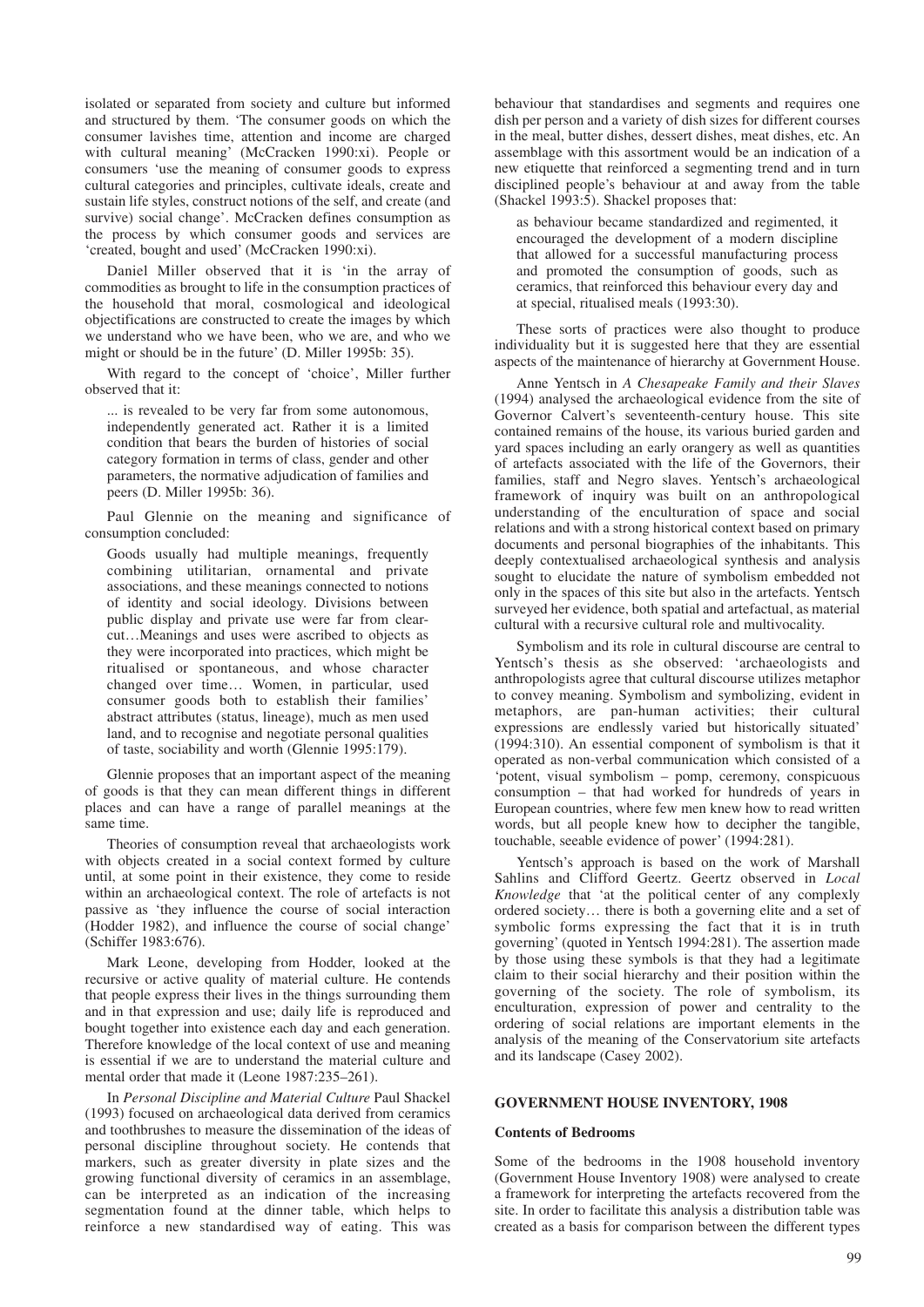of bedrooms (Appendix 1, Tables A, B). Bedrooms were chosen because many of the artefacts recovered from the large rubbish dump were associated with bedrooms and personal hygiene. In addition, bedroom furnishings provided details about early twentieth century perceptions of requirements for the day-to-day activities of the governor's family, as well as the staff and servants. It is likely that in such a conservative environment, where the furniture was owned by the State Government, that many of these items had been present within the house for some time and the rules and the structures of the organisation operated almost independently of the governor and their family as these frequently changed and were imposed from outside.

There is a consistency in the types of furniture available in the various levels of the rooms, suggesting a systematic process behind the ordering of what goes into a specific type of bedroom (Appendix 1, Tables A, B). The presence of dressing or washing tables in all the bedrooms except the male servants' bedrooms presents a striking contrast. The male servants' rooms occasionally had tables with mirrors to serve the same purpose, but not specialised items of furniture. This same pattern was present in the toilet 'set of ware' (ewer, basin and soap dish), wastepaper baskets and toilet pedestals generally found in all bedrooms except the male servants' bedrooms. The male servants did not wash in the same room they slept in but rather used the communal bathroom down the hall. All of the female servants' rooms had washing facilities with a mixture of matched and unmatched ware. Unlike the men they were not allowed to appear outside their bedrooms without being properly clean and tidy.

No ornaments were listed in the inventory of the servants' rooms. If they had them they were personal possessions, while the main bedrooms had some paintings or a clock. Boudoir 6, which was not a bedroom but probably a sitting room, had Dresden china ornaments as well as flower pots, none of which were present in the bedrooms. Other differences are represented by the presence or absence of gas brackets, the variety of furniture for storing clothing and the types of woods used to make this furniture, the type and range of floor coverings, the variety and number of curtains and blinds and the range of seating and their coverings.

Markers of difference were the types of fabrics used in furnishings and the timber used in furniture associated with members of the family. They had furnishings in silk and chintz and furniture in walnut and silky oak which were not found in any of the servants' rooms. Cedar furniture was found in both types of rooms but pine was only found in the servants' rooms. Holland blinds, mosquito nets, feather pillows, wire and hair mattresses, and lace top valences were some of the few items found in most of the bedrooms, indicating they were seen as the basic requirements for sleeping quarters. The main bedrooms and the female servants' accommodation had Brussels's carpets while the male servants' rooms had linoleum floor coverings with a piece of bedside carpet. Only the sitting room has oriental carpets, perhaps suggesting a variation between public and private spaces.

The above brief overview of the 1908 inventory sets forward the analysis and supports the view that material culture, the objects used in daily life within Government House, were mostly categorised and ordered according to who could use them and how. In addition, some of them were invested with ideological choices and meaning. The female servants had to wash and tidy themselves before they left their rooms as they could not be seen in public or private, outside of their rooms, in any state of disorder. This was a circumscribing of their behaviour: they were to meet standards being set by someone else. The issue of personal hygiene and discipline will be discussed in more detail below.

## **Categories of artefacts mentioned in the 1908 inventory**

The inventory also contains lists of ceramics stored in various rooms. Stored in the housemaids' room were pieces of a bluepatterned breakfast set with cups and saucers, plates, bread and butter plates, slop basin, sugar basin, milk jug, egg cups, covered muffin dish and a butter dish (Government House Inventory 1908:28). In addition there were blue and gold plates, meat dishes, white and gold bread and butter plates, stoneware jugs, inkwells, bread platters, metal teapot and a kettle. Stored in the kitchen were a range of ceramics and glass items used for cooking: 'K' basins, pie dishes, pudding basins, store tins, French fire-proof dishes, jelly dishes, and various jugs. There was a blue and gold dinner service with four different types of plates and ten types of serving vessels. Another dinner service in the 'Lichfield' pattern (Gothic cathedral) had four types of plates and five types of serving vessels. In addition there were many assorted serving vessels, various patterned plates (odd, not matching), as well as 'common white plates', and dozens of other types of items used for cooking. Most of these were stored in the kitchen with some others in the baking room.

There was a 'stewards' room dinner service with white and gold vessels with four types of plates as well as three types of serving vessels. There were other serving vessels in unidentified patterns. Other sets included a Worcester breakfast and tea service, a 'blue Minton fibre pattern' breakfast and tea and coffee service. Stored in the housekeeper's sitting room was Lord Carrington's blue and gold dinner service which consisted of 20 meat dishes, 93 soup plates, 677 plates, 85 small plates, 67 coffee plates and 66 tea cups. There were more vessels in the butler's pantry as well as large quantities of glassware including 447 champagne glasses and various spirit glasses, decanters and jugs. Among the extensive range of items kept in the housekeeper's store room were Foley, Minton and Belleek teapots as well as white and gold chambers, toilet jugs, and basins and soap dishes which would have been part of the 'sets of ware' found in the bedrooms. Three dessert services were identified: Dresden, Crown Derby and Royal Worcester. The 'best' dinner service was the Coalport service with six types of serving vessels and four types of plates and one type of bowl among which were items that had been repaired, some mended with rivets, or cracked. For example, of the 11 covers for vegetable dishes only two were undamaged. Other table, serving and cooking wares were stored in the southern wing of the stables. Among these ceramics were 'common white' wares as well as various vessels in 'white', 'white and gold' and different patterns (Government House Inventory 1908: 34–42, 44–45, 49–53, 68–69).

Among the ceramics were a broad range of shapes used at the dinner table, for breakfast or dessert or for taking tea and coffee. There were dinner services that were for 'best' and others that were relatively good but were for large-scale public events, such as Lord Carrington's dinner service which is a thick earthenware (surviving pieces are held in Government House), and some used for the servants, probably the 'white and gold' or the 'common white' wares. Each dinner service contained a variety of forms, such as the dinner, salad, soup, dessert and cheese plates as well as soup tureens, sauce tureens, vegetable dishes and covers, meat dishes, salad bowls, fish drainers, and gravy dishes. These reflect a complex range of dishes and courses that were fed to the governor's guests and family. Many of these specialised serving vessels were not found in the commoner types of wares that would have been used by the servants, indicating that these forms were only to be used for the governor, his family and guests.

This pattern superficially conforms to that suggested by Shackel, where an assemblage with an assortment of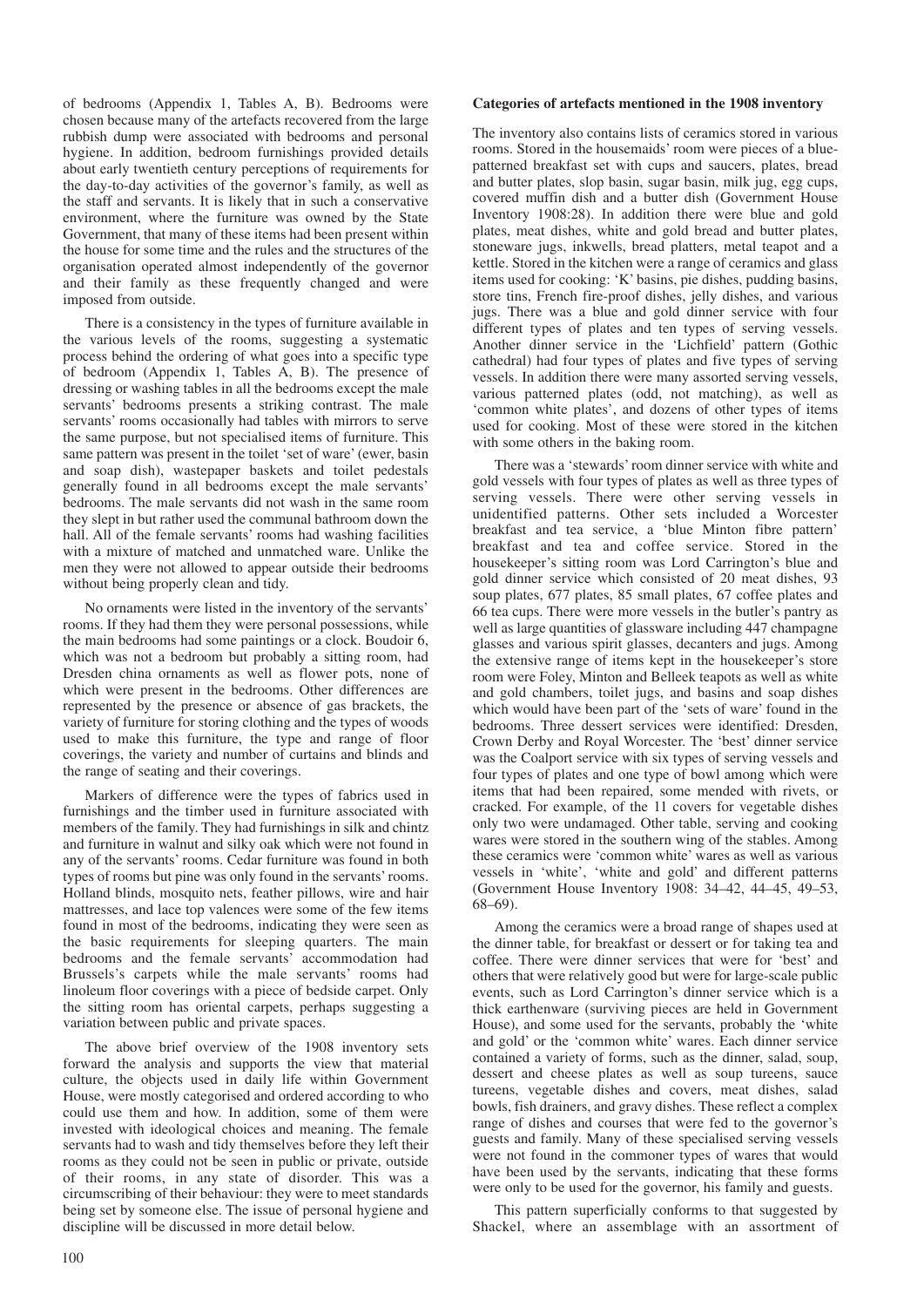specialised forms was likely to be an indication of a new etiquette that reinforced a segmenting trend and in turn disciplined people's behaviour at and away from the table (1993:5). Yet at the Conservatorium site this pattern was about supporting and maintaining existing models of behaviour within an environment that contested such behaviour, that of individuality and a new etiquette. The governor's family and guests wished to maintain and be seen to maintain differing standards of food and service as marking boundaries within a hierarchical establishment.

The above review of the 1908 inventory supports the contention that material culture was used by the residents of Government House as part of establishing and maintaining behaviours which supported and reinforced the *status quo* of governor, staff, servants and yard staff. Many of the governors had bought out their own senior administrative and domestic staff as well as their own 'crates of furniture, pictures, pate, china, books, linen, jewellery, clothing, including servants' livery' (Toy, quoted in McGregor 1997:143). This material culture both represented and actively constructed the rules of behaviour by which the various residents of the house were to live by, and the types of behaviour and material goods that they were allowed to enjoy. The presence of ten different types of plates to be used at a meal in the dining room, when the governor had important guests to dine, meant there needed to be food and wine to be served on them. This required servants to select, prepare and cook the food, and then to serve it to the table, transferring it from the kitchen to the dining room, remove each course and return the used vessels and glasses to the kitchen and scullery. Someone then had to wash the dirty dishes and return them to their storage places. This type of lifestyle could only be supported where numbers of servants were available to perform these tasks because of the range of hierarchical behaviours and specialised jobs.

The serving of food at the dining room table would have been one of the main events in which the hierarchy and the specified roles of the various residents of Government House were ritually enacted to their extreme, with most of the residents having a 'role' which they were to appropriately perform or risk punishment. In addition, the type of food served to the Governor, his family and his guests with a variety of food courses and wines, salads, and desserts would have presented a stark contrast to the food served in the small servants' hall with its stout and two or three courses. Perhaps typically this would have been an entrée of soup, a main course with vegetables and a dessert or sweet. Elaborate and complex displays of material culture was one of the main ways in which people established and maintained barriers, both physical and mental, as part of the upholding and maintaining of established social hierarchies.

# **THE MAIN RUBBISH DUMP – CONTEXT 850**

The main archaeological evidence surviving within this area was a large rubbish dump, context 850, buried underneath the backfilling of the City Circle railway tunnels.<sup>3</sup> This rubbish dump covered a known area approximately 25 m long by about 20 m wide between the western and eastern railway tunnels (Fig. 2). It was clear from the southern section of the bulk excavation that this rubbish dump continued to the south into an area not excavated and now buried underneath the new building. The amount of artefacts collected from this deposit was approximately a 10 percent sample. Artefacts were collected over a 2 m width along the length of the deposit. More artefacts were concentrated towards the central and southern parts of this deposit.

The remains of 1069 items were collected (Tables 1, 2). The number of whole items (273) was a notable aspect of this

rubbish dump, as well as the amount of sherds placed together where in many cases more than half of the sherds from a vessel were found. The artefacts were buried in a loose dark grey/black sandy matrix mixed through with lots of charcoal. The charcoal is suggestive of sweepings from kitchen and bedroom fireplaces. The quantity and condition of the artefactual evidence was surprising and therefore we were encouraged, on depositional grounds alone, to believe that we were dealing with a primary rubbish deposit, one in which the rubbish had not been brought in from any great distance and which was probably sourced from both the stables and nearby Government House, 300 to 400 m to the north. Later documentary research and the finding of the inventories supported this interpretation. Additional research found an 1861 reference to the use of the eastern end of the stables grounds, 'between the fence and the government stables which seems to be of no use except for shooting rubbish' (Votes & Proceedings of the Legislative Assembly 1861).

**Table 1: Range of main artefact groups from context 850.**

| Category      | <b>MIC</b> | $\frac{0}{0}$ | Frags | %    |
|---------------|------------|---------------|-------|------|
| Architectural | 4          | 0.4           | 4     | 0.3  |
| Ceramic       | 557        | 52.1          | 1015  | 67.4 |
| Glass         | 468        | 43.8          | 426   | 28.3 |
| Metal         | 14         | 1.3           | 33    | 2.2  |
| Miscellaneous | 26         | 2.4           | 27    | 1.8  |
| Totals        | 1069       | 100           | 1505  | 100  |

**Table 2: Main functions into which the artefacts from Context 850 were sorted.** 

| <b>General Function</b> | <b>MIC</b> | $\frac{0}{0}$ |
|-------------------------|------------|---------------|
| Alcohol                 | 349        | 32.6          |
| Architecture            | 20         | 1.9           |
| <b>Beverage</b>         | 36         | 3.4           |
| Clerical                | 23         | 2.1           |
| Food                    | 475        | 44.4          |
| Household               | 23         | 2.2           |
| Personal                | 41         | 3.8           |
| Personal/food           | 1          | 0.1           |
| Pharmaceutical          | 60         | 5.6           |
| Recreation              | 18         | 1.7           |
| Service                 | 3          | 0.3           |
| Yard                    | 11         | 1.0           |
| Unidentified            | 9          | 0.8           |
| Total                   | 1069       | 99.9          |

The 1069 artefacts included architectural (4), ceramic (557), glass (468), metal (14) and miscellaneous (26) items (Table 1). The artefacts were grouped into a range of general functions or associated activities (Casey & Lowe 2002: Vol 6, Appendix B for tables; Casey 2004). The main identified functional categories were: food (44.4%), alcohol (32.6%), pharmaceutical (5.5%), personal (3.8%), beverages (3.4%), household items (2.2%) and clerical (2.1%). These seven groups constituted 94.3 percent or 1002 artefacts from the rubbish dump, including a few (0.6%) from uncertain categories (Table 2).

When compared with the other major contexts from this site the proportion of alcohol and food artefacts is similar to another rubbish pit (context 684) but is generally dissimilar to most of the other deposits or contexts due to the low representation of architectural remains (Casey & Lowe 2002: Vol. 6, Appendix B, Table 2). In the functional categories with smaller representation context 850 has the highest proportion of pharmaceutical (5.2%), beverage (3.4%) and clerical  $(2.1\%)$  artefacts (Tables 2, 3). This evidence is significant when analysed within each functional group.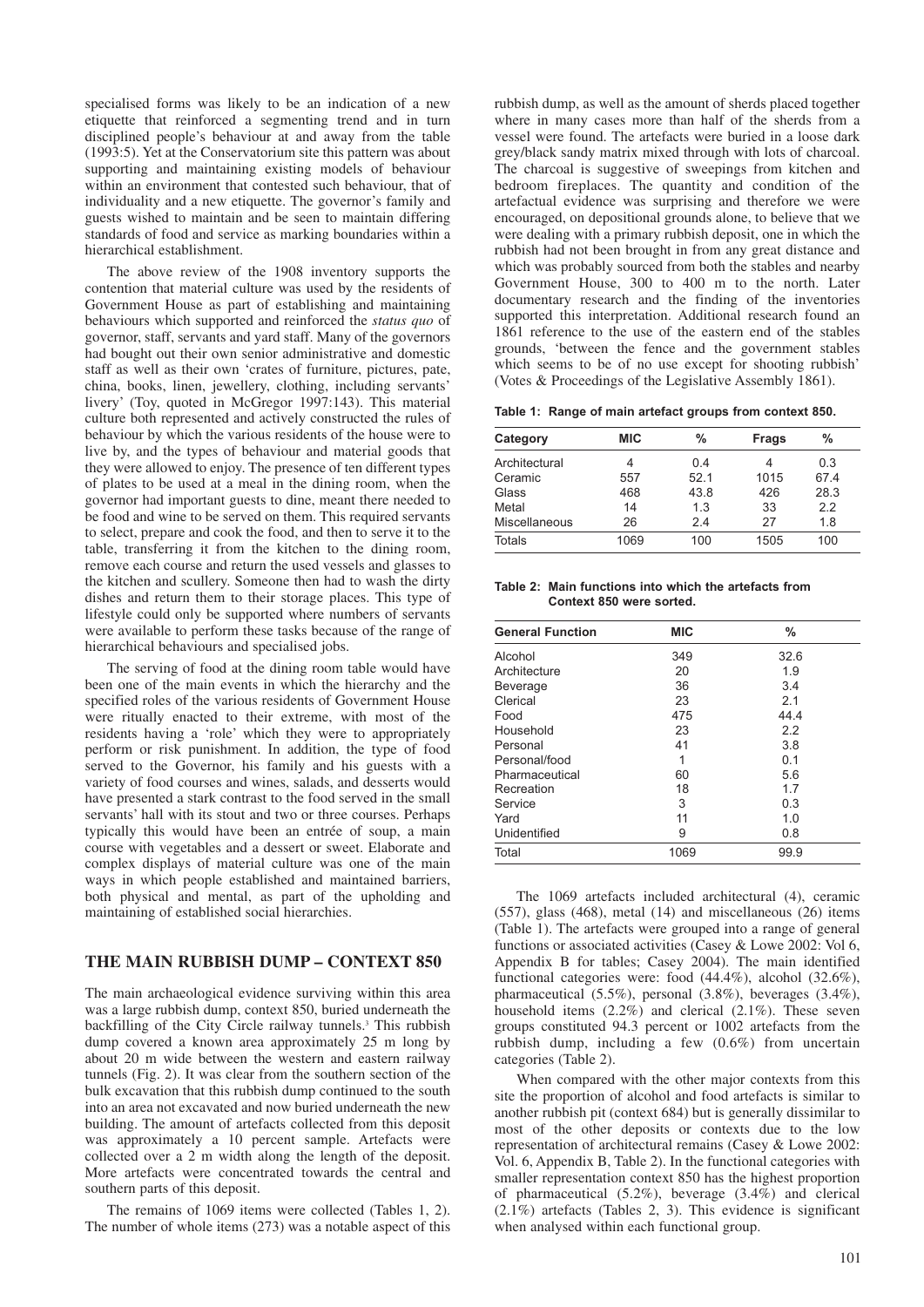| Table 3: Breakdown of the general function groups within |
|----------------------------------------------------------|
| the larger contexts at the Conservatorium Site.          |
| according to percentages (Casey & Lowe 2002:             |
| Vol 6, Appendix B).                                      |

| General<br><b>Function</b> | 850                      | <b>Cistern</b><br>603-611 | 684                          | 719                          | 900s<br>Garden           | 1004/<br>1005/               |
|----------------------------|--------------------------|---------------------------|------------------------------|------------------------------|--------------------------|------------------------------|
|                            |                          |                           |                              |                              | <b>Beds</b>              | 1034                         |
| Alcohol                    | 32.6                     | 6.3                       | 32.9                         | 25.9                         | 17.7                     | 8                            |
| Alcohol/Food               | 0                        | 0.7                       |                              | 0.1                          | 0.1                      |                              |
| Architecture               | 1.9                      | 43.7                      | 16.6                         | 24.9                         | 17.4                     | 26.7                         |
| Beverage                   | 3.4                      |                           | 1.8                          | 2.6                          | 1.0                      |                              |
| Clerical                   | 2.1                      | $\overline{a}$            | 1.4                          | 1.6                          | 1.4                      | $\overline{a}$               |
| Economy                    | $\Omega$                 | 0.2                       |                              |                              | 0.1                      |                              |
| Food                       | 44.4                     | 17.7                      | 37.2                         | 16.8                         | 37.9                     | 39.5                         |
| Food/H'hold                |                          |                           | $\qquad \qquad \blacksquare$ |                              |                          | 0.2                          |
| Food/Spirits               |                          |                           | 0.2                          | $\overline{\phantom{m}}$     |                          | -                            |
| Household                  | 2.2                      | 6.3                       | 2.1                          | 3.4                          | 4.0                      | 0.4                          |
| Military                   | $\overline{\phantom{0}}$ |                           |                              |                              |                          | 0.2                          |
| Music                      | 0                        |                           |                              |                              |                          | $\overline{\phantom{0}}$     |
| Industry                   | 0.1                      |                           | 0.5                          | 0.2                          | 0.2                      | $\qquad \qquad \blacksquare$ |
| Personal                   | 3.8                      | 8.0                       | 1.8                          | 1.0                          | 4.9                      | 0.6                          |
| Personal/Food              | 0.1                      | $\overline{\phantom{a}}$  |                              | $\Omega$                     | $\overline{a}$           |                              |
| Pharmaceutical             | 5.6                      | 1.0                       | 2.1                          | 2.4                          | 1.6                      | $\overline{\phantom{0}}$     |
| Pharm/Personal             | $\overline{a}$           | $\overline{\phantom{0}}$  |                              | $\overline{a}$               | 0.2                      | $\overline{\phantom{0}}$     |
| Recreational               | 1.7                      | 2.3                       | 0.2                          | 0.4                          | 4.2                      | 4.3                          |
| Service                    | 0.3                      | 0.3                       | 0.5                          | 0.2                          | 0.7                      | -                            |
| <b>Store</b>               |                          |                           | $\qquad \qquad \blacksquare$ | $\qquad \qquad \blacksquare$ | 0.2                      | 0.2                          |
| Transport                  |                          | $\overline{\phantom{a}}$  | 0.2                          | 0.2                          |                          |                              |
| Work                       |                          | 0.2                       |                              | 1.0                          | $\overline{\phantom{0}}$ |                              |
| Yard                       | 1.0                      | 6.7                       | 0.7                          | 0.9                          | 0.9                      |                              |
| Unidentified               | 0.8                      | 6.7                       | 1.8                          | 18.4                         | 6.9                      | 19.8                         |
| $\frac{0}{0}$              | 100                      | 100                       | 100                          | 100                          | 100                      | 100                          |
| <b>MIC</b>                 | 1069                     | 615                       | 435                          | 804                          | 858                      | 486                          |

# **Food**

The food-associated artefacts from the dump were grouped into 11 different food sub-categories, the largest of which were tableware  $(37.6\%)$ , teaware  $(26.3\%)$ , condiment  $(14.5\%)$  and serving vessels (9%) and then a variety of other groups which had much smaller occurrences (Table 4). The frequency of tablewares, as the largest type of artefact found, is not uncommon although on later residential working-class sites it is more common to find a higher proportion of teawares rather than tablewares (Casey & Lowe 2002:Vol 2, 107, Table 14.5). The high representation of condiments is unusual (Table 4) both at this site and at other residential sites in Sydney (Casey 1999:14, Table 9). The only other known site with a large proportion of condiments was a vinegar factory in Sussex

Street where condiments formed 71.9 percent of the artefacts (Casey & Lowe 2002:Vol 2, 107, Table 14.5). On these other sites the proportion of condiments was 1.9 to 6.4 percent of all food artefacts. Table 4 illustrates that in some of the other contexts at the Conservatorium site condiments were as high as 8 percent, which is still 6.5 percent less than the main  $dump(850)$ .

#### *Tableware*

Tablewares are dominated by dinner plates (102), 9.5 percent of items found in the rubbish dump, and bread and butter plates or entrée plates (39), 3.6 percent (Table 6). Other items include 15 drinking glasses of various types including tumblers (10) and stemmed glasses (4). The drinking glasses from the site are generally considered to be 'of high quality' (Smith 2002). Other ceramic tablewares included bowls (7), rice bowls (4), egg cups (5), and soup plates (4).

The plates were found in a diverse range of decorative types and patterns (Table 8). The most frequent were the various whitewares (plain and moulded), both semi-vitrified and fine earthenwares, which together formed 43 percent of all plates. The next most common were banded whitewares  $(9.6\%)$ , blue-transfer print  $(8.4\%)$ , and purple-transfer print (6.3%). The plain and moulded whitewares were highly evident in both tablewares and serving wares (Figs 3, 4). While the moulded patterns have attractive names such as 'bordered hyacinth', 'forget-me-not' or 'four-square-wheat', the mouldings are often difficult to identify and any items placed near each other would not be noticeably dissimilar, although some of the geometric patterns exhibit a more notable difference in their patterns. Plain and moulded whitewares are considered to be one of the cheapest types of decorated ceramics (G. Miller 1980).

Banded whiteware, which is a simple painted band or bands applied to the vessel (Fig. 3), was found in four different patterns on the plates but mostly in one or two variations. This decoration was also found on small plates, soup plates, cups and saucers and serving dishes. The blue transfer-printed plates were in six different patterns, including three of the most common decorative pattens found on Sydney sites: 'Willow 3' (2), 'Asiatic Pheasant' (3) and 'Albion' (3). The purple transfer-printed plates included two versions of the Cable pattern: double helix and rope (Fig. 4). Throughout the Conservatorium site the two 'Cable' patterns was found on 53 different vessel forms with plates (32) being the most common. Context 850 contained 18 vessels in either of the two 'Cable' patterns.

**Table 4: Breakdown of food-related vessel forms from a range of contexts at the Conservatorium Site (Casey & Lowe 2002: Vol 6, Appendix B, Table 850.3).**

| General<br><b>Function</b> | <b>Specific</b><br><b>Function</b> | 850<br>1004/1005/<br><b>Cistern</b><br>1034 |      |                          | <b>Western Garden</b><br><b>Beds</b> |            | 684  |            |                          |                          |      |
|----------------------------|------------------------------------|---------------------------------------------|------|--------------------------|--------------------------------------|------------|------|------------|--------------------------|--------------------------|------|
|                            |                                    | <b>MIC</b>                                  | $\%$ | <b>MIC</b>               | $\%$                                 | <b>MIC</b> | $\%$ | <b>MIC</b> | %                        | <b>MIC</b>               | $\%$ |
| Food                       | Condiment                          | 69                                          | 14.5 | $\overline{\phantom{a}}$ |                                      | 2          | 1.8  | 24         | 7.4                      | 13                       | 8    |
|                            | Container                          | 17                                          | 3.6  | 8                        | 4.2                                  |            |      | 15         | 4.6                      | ۰                        |      |
|                            | Food                               | 10                                          | 2.1  | -                        |                                      | 2          | 1.8  | 3          | 0.9                      | 5                        | 3    |
|                            | Preparation                        | 6                                           | 1.3  | 25                       | 13.0                                 |            | 0.9  | 3          | 0.9                      | 3                        | 2    |
|                            | Preparation/Container              | $\qquad \qquad \blacksquare$                |      | 5                        | 2.6                                  |            |      |            |                          | $\overline{\phantom{0}}$ |      |
|                            | Preparation/Serve                  | 4                                           | 0.8  | -                        |                                      |            |      |            |                          | $\overline{\phantom{0}}$ |      |
|                            | Preparation/Store                  |                                             | -    | $\overline{2}$           | 1.0                                  |            |      |            | ٠                        | $\overline{\phantom{0}}$ |      |
|                            | Preserve                           |                                             | 0.2  |                          |                                      |            |      |            |                          |                          |      |
|                            | Serve                              | 43                                          | 9.0  | 6                        | 3.1                                  | 5          | 4.6  | 28         | 8.6                      | 11                       |      |
|                            | Store                              | 18                                          | 3.8  |                          | 0.5                                  | 5          | 4.6  | 8          | 2.5                      |                          |      |
|                            | <b>Tableware</b>                   | 179                                         | 37.6 | 103                      | 53.6                                 | 76         | 69.7 | 110        | 33.8                     | 77                       | 47   |
|                            | Tableware/Serve                    | 4                                           | 0.8  | 2                        | 1.0                                  |            | 0.9  | -          | $\overline{\phantom{a}}$ |                          |      |
|                            | Tea                                | 125                                         | 26.3 | 39                       | 20.3                                 | 17         | 15.6 | 130        | 40                       | 52                       | 32   |
|                            | Total                              | 476                                         | 100  | 192                      | 100                                  | 109        | 99.9 | 315        | 100                      | 163                      | 101  |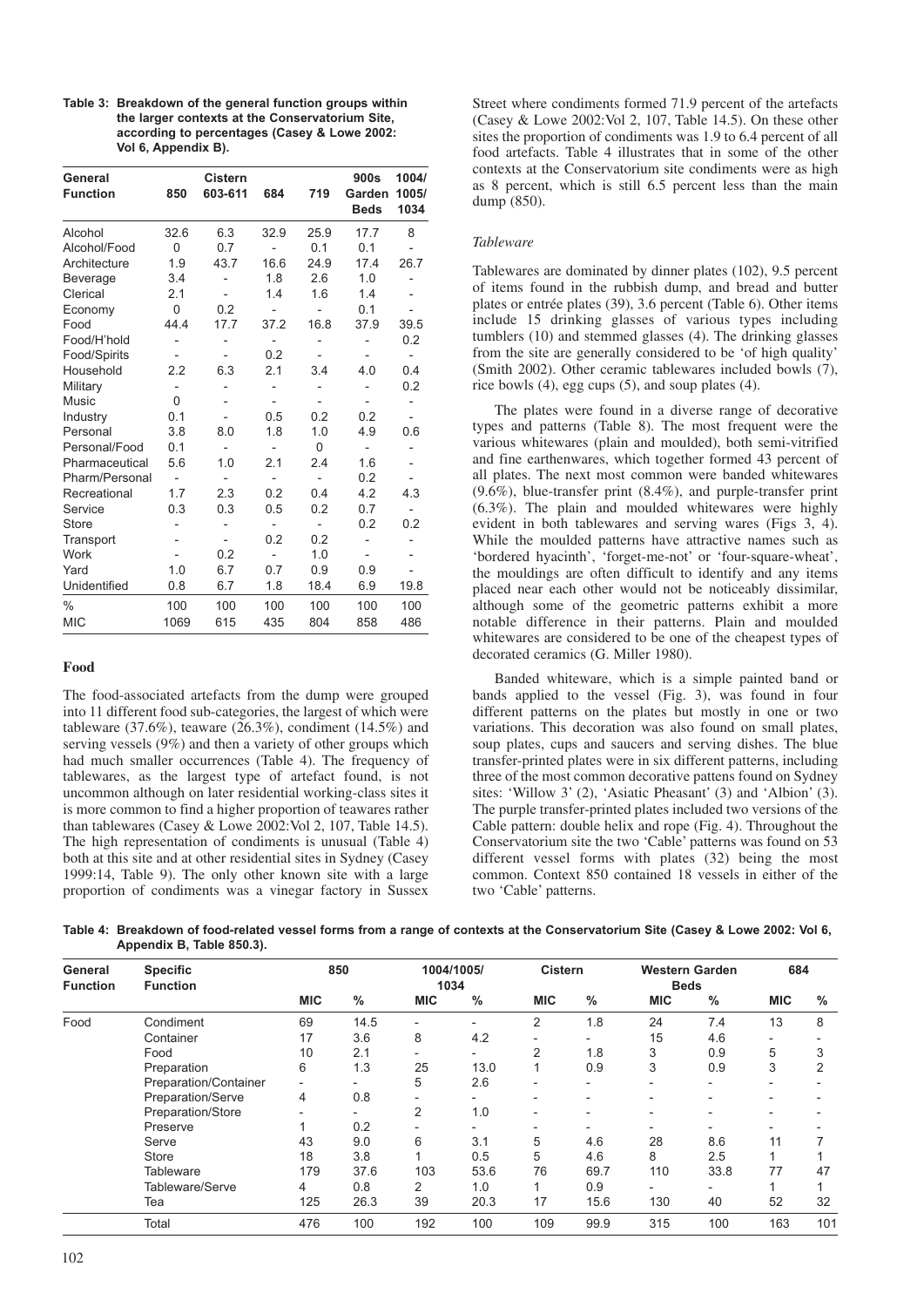

*Fig. 3: Ceramics from the main rubbish dump, 850. These include quantities of heavy utilitarian earthenwares, banded whitewares. Note the stout bottles at the rear.* 



*Fig. 4: Artefacts from the main rubbish dump, purple, blue and green transfer-printed vessels and gilded bone china cups and sauces with other items from the rubbish dump.* 

## *Teaware*

Teawares were represented mostly by cups (76) and saucers (43) (Table 6). Other teawares included a rather large Rockingham teapot with Chinese figures on the sides, as well as a gilded white bone china sugar bowl, and four coffee cans. Overall, teawares formed a large percentage of the corpus of artefacts from context 850, 11.7 percent (Table 5). Within the food-related artefacts they constituted 26.3 percent or more than a quarter of the food artefacts. Yet this was a smaller proportion of food-related items when compared to the western garden beds (40%) and context 684 (32%). Generally these teawares represent a lower frequency when compared to other urban sites (Casey 1999:14, Table 9).

Teawares were found in 23 different wares and in a variety of patterns (Casey & Lowe 2002: Appendix B, 57, Table 850.15). Gilded whitewares (28%), plain (16%) and moulded (14%) undecorated semi-vitrified earthenwares were the most frequently found teawares (58%). These were followed by hand-painted (8%), banded (8%) and sprigged wares (6%) in whiteware and bone china. Many of the other decorative types had only a single example. The predominance of gilded white teawares, some with a gilded tealeaf pattern on the bottom of the cup, is unusual on earlier and mid-century sites in Sydney where transfer-printed patterns tend to dominate (Casey 1999:11, Table 3). On late nineteenth-century sites the presence of gilded teawares can be more common than transfer printed wares (Casey & Lowe 2005:70, Table 4–8; Appendix 2.1:8–9).

#### **Table 5: Range of general and specific functions in context 850.**

| General<br><b>Function</b> | <b>Specific</b><br><b>Function</b> | 850<br><b>MIC</b> | $\frac{0}{0}$ |
|----------------------------|------------------------------------|-------------------|---------------|
| alcohol                    | alcohol                            | 1                 | 0.1           |
|                            | beer/wine                          | 115               | 10.8          |
|                            | champagne                          | 56                | 5.2           |
|                            | closure                            | 1                 | 0.1           |
|                            | ain                                | 1                 | 0.1           |
|                            | gin/schnapps                       | 40                | 3.7           |
|                            | spirits                            | 27                | 2.5           |
|                            | stout                              | 107               | 10.0          |
|                            | wine                               | 1                 | 0.1           |
| architecture               | non-structural                     | 4                 | 0.4           |
|                            | roof                               | 3                 | 0.3           |
|                            | structural                         | 7                 | 0.7           |
|                            | window                             | 6                 | 0.6           |
| beverage                   | aerated water                      | 28                | 2.6           |
|                            | ginger beer                        | 8                 | 0.7           |
| clerical                   | stationery                         | 8                 | 0.7           |
|                            | writing                            | 14                | 1.3           |
| food                       | condiment                          | 69                | 6.5           |
|                            | container                          | 17                | 1.6           |
|                            |                                    | 10                |               |
|                            | food                               |                   | 0.9<br>0.6    |
|                            | preparation                        | 6                 |               |
|                            | prep/serve                         | 4                 | 0.4           |
|                            | preserve                           | $\mathbf{1}$      | 0.1           |
|                            | serve                              | 43                | 4.0           |
|                            | store                              | 17                | 1.6           |
|                            | tableware                          | 179               | 16.8          |
|                            | tableware/serve                    | 4                 | 0.4           |
|                            | tea                                | 125               | 11.7          |
| household                  | furnish                            | 1                 | 0.1           |
|                            | light                              | 3                 | 0.3           |
|                            | maintenance                        | 11                | 1.0           |
|                            | ornament                           | 8                 | 0.7           |
|                            | security                           | 1                 | 0.1           |
| personal                   | clothing                           | 1                 | 0.1           |
|                            | groom                              | 12                | 1.1           |
|                            | hygiene                            | 26                | 2.4           |
|                            | jewellery                          | 1                 | 0.1           |
| personal/food              | hygiene/serve                      | 1                 | 0.1           |
| pharmaceutical             | castor oil                         | 8                 | 0.7           |
|                            | med/toilet                         | 42                | 4.0           |
|                            | medicine                           | 10                | 0.9           |
| recreation                 | smoking                            | 17                | 1.6           |
|                            | toy                                | 1                 | 0.1           |
| service                    | light                              | 1                 | 0.1           |
|                            | sewer                              | $\overline{2}$    | 0.2           |
| store                      | container                          | 1                 | 0.1           |
| vard                       | garden                             | 11                | 1.0           |
| unidentified               | container                          | 5                 | 0.5           |
|                            | unidentified                       | 4                 | 0.4           |
|                            |                                    |                   |               |
|                            | Total                              | 1069              | 100           |

Many of the cups are breakfast cups rather than teacups, notably the moulded white semi-vitrified fine earthenwares and the gilded bone china with the tea leaf pattern. The choice of the moulded white semi-vitrified earthenwares cups, with its thicker, more robust fabric, makes it clear they were chosen to serve an utilitarian purpose rather than a decorative one. These cups are vastly different to the fine bone china green transfer-printed teacup with rich gilding found in the cistern (Casey & Lowe 2002:257). The thick and heavy cups are seen to represent those cups used by the servants and possibly the staff, while the fine bone china cup with gilding from the cistern is seen as more typical of those used by the Governor's family and visitors. Note that in the inventory there was a 'fibre' pattern teaset, none of which was found in the dump. How do the gilded bone china cups fit into this pattern? They perhaps relate to the middle group of the staff, or are part of a chronological phase of purchase.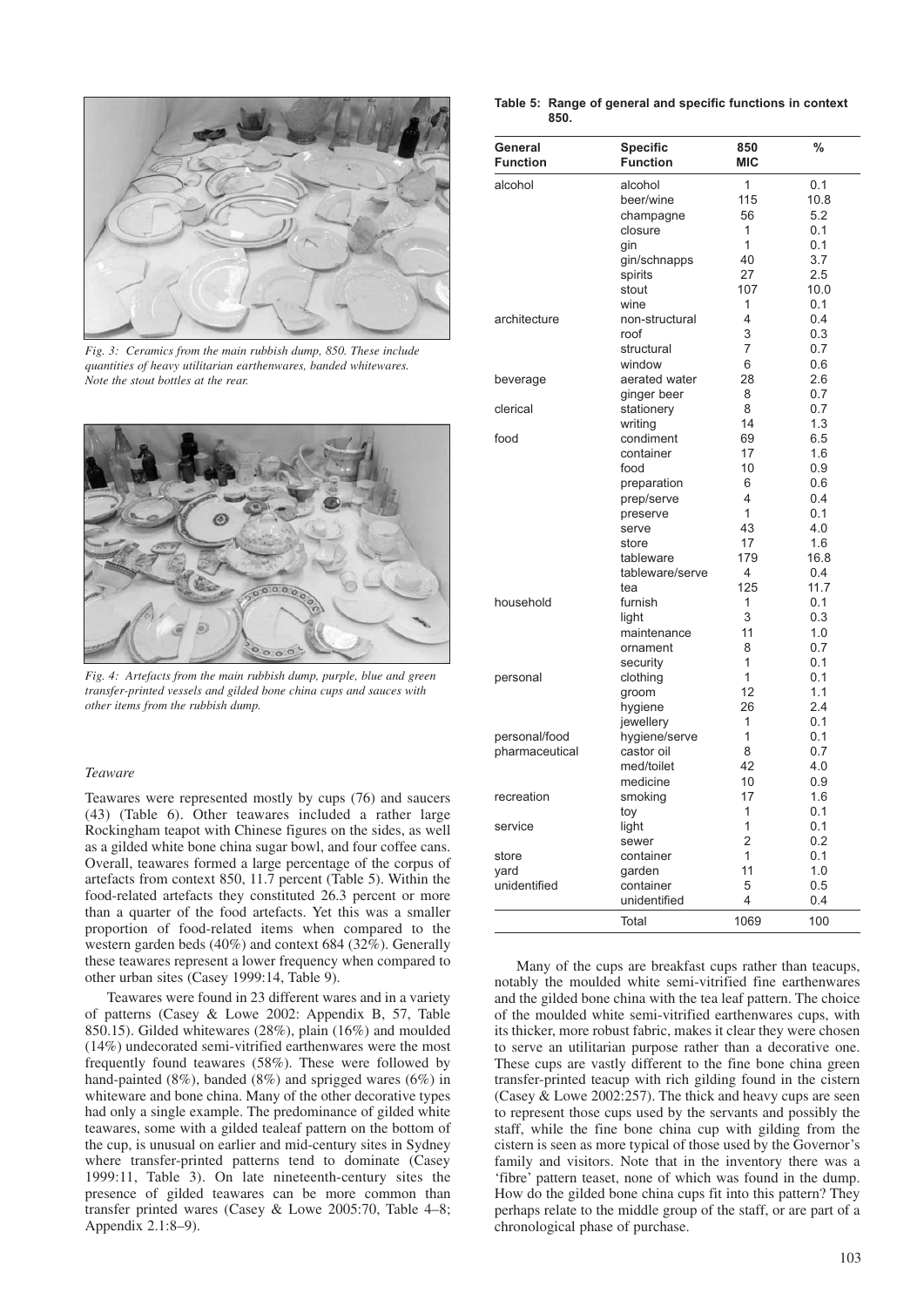**Table 6: Range of general and specific functions attributed to artefacts from context 850.**

| General         | <b>Specific</b> |                 | 850            |      | General         | <b>Specific</b>          |                       | 850            |      |
|-----------------|-----------------|-----------------|----------------|------|-----------------|--------------------------|-----------------------|----------------|------|
| <b>Function</b> | <b>Function</b> | <b>Shape</b>    | <b>MIC</b>     | $\%$ | <b>Function</b> | <b>Function</b>          | <b>Shape</b>          | MIC            | $\%$ |
| alcohol         | alcohol         | bottle          | 1              | 0.1  | food            | tableware                | plate                 | 102            | 9.5  |
|                 | beer/wine       | bottle          | 115            | 10.8 |                 |                          | plate-small           | 39             | 3.6  |
|                 | champagne       | bottle          | 56             | 5.2  |                 |                          | rice bowl             | 4              | 0.4  |
|                 | closure         | stopper         | $\mathbf{1}$   | 0.1  |                 |                          | rummer                | 1              | 0.1  |
|                 | gin/schnapps    | bottle          | 40             | 3.7  |                 |                          | soup plate            | 4              | 0.4  |
|                 | gin             | bottle          | 1              | 0.1  |                 |                          | stemware              | 4              | 0.4  |
|                 | spirits         | bottle          | 27             | 2.5  |                 |                          | tumbler               | 10             | 0.9  |
|                 | stout           | bottle          | 107            | 10.0 |                 |                          | unid                  | 1              | 0.1  |
|                 | wine            | bottle          | $\mathbf{1}$   | 0.1  |                 | tblw/serve               | bowl                  | 4              | 0.4  |
| architecture    | non-structural  | flashing        | 1              | 0.1  |                 | tea                      | coffee can            | 4              | 0.4  |
|                 |                 | pipe            | 2              | 0.2  |                 |                          | cup                   | 76             | 7.1  |
|                 |                 | staple          | 1              | 0.1  |                 |                          | saucer                | 43             | 4.0  |
|                 | roof            | tile            | 3              | 0.3  |                 |                          | sugar bowl            | 1              | 0.1  |
|                 | structural      | bolt            | 3              | 0.3  |                 |                          | teapot                | 1              | 0.1  |
|                 |                 | brick           | 1              | 0.1  | household       | furnishing               | décor                 | 1              | 0.1  |
|                 |                 | nail            | 3              | 0.3  |                 | light                    | candle stick          | 3              | 0.3  |
|                 | window          | flat            | 3              | 0.3  |                 | maintenance black bottle |                       | 11             | 1.0  |
|                 |                 | plate           | 2              | 0.2  |                 | ornament                 | décor/flat            | 1              | 0.1  |
|                 |                 | stay            | $\mathbf{1}$   | 0.1  |                 |                          | jar                   | 1              | 0.1  |
| beverage        | aerated water   | bottle          | 27             | 2.5  |                 |                          | unid                  | 4              | 0.4  |
|                 |                 | marble          | 1              | 0.1  |                 |                          | vase                  | 1              | 0.1  |
|                 | ginger beer     | bottle          | 8              | 0.7  |                 | security                 | padlock               | 1              | 0.1  |
| clerical        | stationery      | clag            | 9              | 0.8  | personal        | clothing                 | button                | 1              | 0.1  |
|                 | writing         | ink bottle      | 6              | 0.6  |                 | grooming                 | brush                 | 1              | 0.1  |
|                 |                 | inkwell         | 2              | 0.2  |                 |                          | comb                  | 3              | 0.3  |
|                 |                 | penny ink       | 5              | 0.5  |                 |                          | perfume               | 8              | 0.7  |
|                 |                 | slate           | 1              | 0.1  |                 | hygiene                  | ewer                  | 13             | 1.2  |
| food            | condiment       | oil/vinegar     | 23             | 1.9  |                 |                          | chamber               | 8              | 0.8  |
|                 |                 | pickles/chutney | 23             | 2.2  |                 |                          | toilet/toothbrush box | $\mathbf{1}$   | 0.1  |
|                 |                 | preserve        | $\mathbf{1}$   | 0,1  |                 |                          | toothbrush box        | 2              | 0.2  |
|                 |                 | sauce           | 16             | 1.5  |                 |                          | toothpaste pot lid    | 1              | 0.1  |
|                 |                 | stopper         | 6              | 0.6  |                 |                          | wash basin            | 2              | 0.2  |
|                 | container       | bottle          | 11             | 1.0  |                 | jewellery                | brooch                | 1              | 0.1  |
|                 |                 | closure         | 4              | 0.4  | pers/food       | hyg/serve                | ewer/jug              | 1              | 0.1  |
|                 |                 | cont            | 1              | 0.1  | pharmaceutical  | castor oil               | bottle                | 8              | 0.7  |
|                 |                 | jar             | 1              | 0.1  |                 | medicine                 | bottle                | 9              | 0.8  |
|                 | food            | bottle          | 10             | 0.9  |                 |                          | ointment jar          | 1              | 0.1  |
|                 | preparation     | bowl            | 2              | 0.2  |                 | med/toilet               | bottle                | 36             | 3.4  |
|                 |                 | pie dish        | 3              | 0.3  |                 |                          | jar                   | $\overline{4}$ | 0.4  |
|                 |                 | saucepan        | 1              | 0.1  |                 |                          | lid                   | 2              | 0.2  |
|                 | prep/serve      | bowl            | 4              | 0.4  | recreation      | smoking                  | pipe                  | 17             | 1.6  |
|                 | preserve        | jar             | 1              | 0.1  |                 | toy                      | vessel                | 1              | 0.1  |
|                 | serve           | bowl            | 2              | 0.2  | service         | light                    | shade                 | 1              | 0.1  |
|                 |                 | comport         | $\mathbf{1}$   | 0.1  |                 | sewer                    | toilet                | $\overline{2}$ | 0.2  |
|                 |                 | dish            | 2              | 0.2  | store           | cont                     | jar                   | 1              | 0.1  |
|                 |                 | jug             | 15             | 1.4  | yard            | garden                   | flora                 | 1              | 0.1  |
|                 |                 | platter         | 15             | 1.4  |                 |                          | pot                   | 9              | 0.8  |
|                 |                 | tureen          | 8              | 0.7  |                 |                          | pot saucer            | 1              | 0.1  |
|                 | storage         | ginger jar      | 3              | 0.3  | unidentified    | container                | bottle                | 4              | 0.4  |
|                 |                 | jar             | 15             | 1.4  |                 |                          | tin                   | 1              | 0.1  |
|                 | tableware       | bowl            | $\overline{7}$ | 0.7  |                 | unidentified             | unid                  | 4              | 0.4  |
|                 |                 | comport         | 1              | 0.1  |                 |                          |                       |                |      |
|                 |                 | decant          | 1              | 0.1  |                 |                          | Total                 | 1069           | 100  |
|                 |                 | egg cup         | 5              | 0.5  |                 |                          |                       |                |      |

The relationship between plates and cups and saucers is revealing of purchase patterns. The plates were found in 12 different types of decoration in at least 37 different patterns, while the cups and saucers were in 23 different decorative styles and 41 different patterns. Only three kinds of decorations were found on both the teawares and plates: green transfer-print 'Rhine', purple transfer-print 'Cable' double helix pattern, and five of the moulded whiteware ceramic patterns (Casey & Lowe 2002: Appendix B, Tables 850.7, 850.16).

The general impression from the above overview is that based on the evidence from the rubbish dump only the plainer and cheaper ceramic decorative wares were purchased in both tableware and teaware forms. For example, in banded whiteware all forms are found, including serving vessels. A similar pattern is observed in the moulded whitewares with their plethora of designs on tablewares, serving, teawares and hygiene-related uses, such as ewers and chambers. This model is also observed in plain whitewares. The purchase pattern demonstrates that banded whiteware, moulded and plain whitewares were acquired as multi-purpose use sets rather than for specific purposes, such as morning or afternoon tea, or breakfast. The purchase pattern is not evident in gilded white bone china where the presence of only one dinner plate was found. They were therefore purchased almost exclusively for drinking tea. There are a variety of forms aside from main teaware forms, cups and saucers and bread-and-butter plates, which includes egg cups, and a slop bowl, which suggests the use of these as breakfast sets. The occurrence of gilded candlesticks (2) does illustrate an occasional use beyond breakfast services.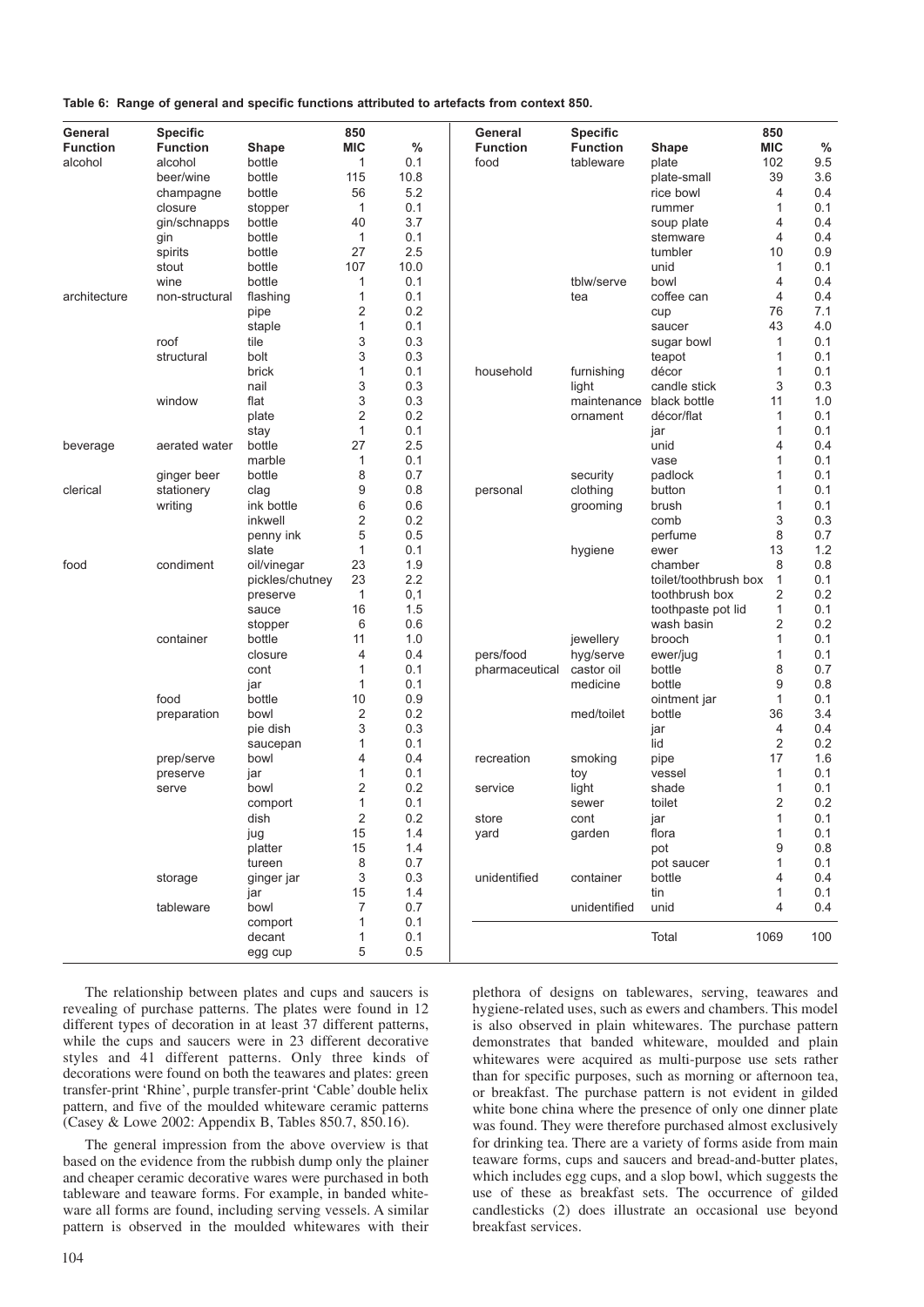|  |  |  |  | Table 7: Range of ceramic decorative types. |  |
|--|--|--|--|---------------------------------------------|--|
|--|--|--|--|---------------------------------------------|--|

| <b>Decoration</b>        | <b>MIC</b>     | $\frac{0}{0}$ |
|--------------------------|----------------|---------------|
| annular ww               | 1              | 0.2           |
| banded                   | 40             | 9.6           |
| bl flow                  | 4              | 1             |
| blktp                    | 11             | 2.6           |
| bltp                     | 30             | 7.2           |
| bltp pearl               | 5              | 1.2           |
| bristol gl               | 6              | 1.4           |
| brntp                    | 6              | 1.4           |
| brntp mou                | 1              | 0.2           |
| celadon                  | 4              | 1             |
| clobbered                | 3              | 0.7           |
| cream w                  | 3              | 0.7           |
| gilded, hp               | 5              | 1.2           |
| gilded                   | 50             | 12.0          |
| gl mou                   | 2              | 0.5           |
| glazed                   | 3              | 0.7           |
| grntp                    | 5              | 1.2           |
| hp                       | 15             | 3.6           |
| hp ww                    | $\mathbf{1}$   | 0.2           |
| lustre                   | 1              | 0.2           |
| lustre, hp, flow         | 1              | 0.2           |
| majolica                 | $\overline{1}$ | 0.2           |
| multi tp gild            | 1              | 0.2           |
| peasant                  | $\mathbf{1}$   | 0.2           |
| ppl tp                   | 26             | 6.3           |
| provincial w             | 5              | 1.2           |
| salt gl                  | 1              | 0.2           |
| red tp                   | 1              | 0.2           |
| rock glaze               | 1              | 0.2           |
| selfslip                 | 10             | 2.4           |
| sponge                   | 1              | 0.2           |
| sprig                    | 8              | 1.9           |
| tp,hp,gild               | 1              | 0.2           |
| white bone china         | 53             | 12.7          |
| white moulded bone china | 67             | 16.1          |
| whiteware                | 38             | 9.1           |
| whiteware moulded        | 4              | 1.0           |
| Total                    | 416            | 99.3          |

**Table 8: Plates were found in a range of decorative styles.**

| Shape | <b>Decoration</b>       | <b>MIC</b> | $\%$ |
|-------|-------------------------|------------|------|
| plate | banded                  | 17         | 16.7 |
|       | blue flow               | 2          | 2.0  |
|       | black tp                | 4          | 3.9  |
|       | blue tp                 | 11         | 10.8 |
|       | brown tp                | 3          | 2.9  |
|       | gilded                  |            | 1.0  |
|       | green tp                |            | 1.0  |
|       | purple tp               | 10         | 9.8  |
|       | whiteware/stone         | 21         | 20.6 |
|       | whiteware/stone moulded | 23         | 22.5 |
|       | whiteware               | 8          | 7.8  |
|       | clobbered               | 1          | 1.0  |
|       | Total                   | 102        | 100  |

## *Condiments*

Condiments were identified as the third largest group of artefacts associated with food-related activities (Table 4). Compared with the other major contexts from the Conservatorium site the proportion of condiments is nearly double other chronologically comparable contexts (contexts 684 and western garden beds). Remains of 69 vessels, mostly bottles, were found that had contained oil or vinegar (23), pickles or chutney (23), sauce (16) and preserves (1) (Table 6; Fig. 5). The oil/vinegar bottles included brands by 'Lea & Perrins', and 'George Whybrow'. One of the pickles/chutney

bottles was embossed with 'GEORGE WHYBROW RELISH'. Some of the sauce bottles had contained Worcestershire Sauce (Smith 2002).

The presence of such a high proportion of condiment bottles is seen as being the by-product of the lifestyle of the governor and his family. The presence of all these condiments indicates the preparation and serving of many meals that included salad dressings, sauces and relishes. These meals would have been prepared for the governor and his family and for State occasions. Formal meals, either for family or for guests, would have been prepared on a daily basis, and probably twice a day. It is here that the high proportion of condiments in the rubbish dump supports a more frequent use than found in a typical Sydney household. This is one of the few areas where the artefacts from the rubbish dump are thought to provide information about the 'Governor's Table', and how and what they were eating, rather than the food habits of the staff and servants.

#### *Serving Vessels*

While the overall proportion of serving vessels is not especially high at  $9$  percent, compared with the western garden beds  $(8.6\%)$  and context  $684$   $(7\%)$ , it is twice the percentage of serving vessels found in the cistern (4.6%) and three times the proportion from the earlier 1800–1815 Verbrugghen Hall contexts (3.1%). Yet as a 9 percent proportion of all food vessels this appears to be in the normal range for other residential sites in Sydney (Casey 1999:14, Table 9). One of the features of the rubbish dump is the frequency with which large parts of serving vessels were found, and the variety of serving vessels beyond the typical platter  $(15)$ . These other forms include jugs  $(15)$ , tureens  $(8)$ , dishes (2), bowls (2) and comports (1) (Table 6). Some of the tableware forms are cross overs between serving vessels and another comport was included in the tableware group. While the proportion of serving vessels is not especially notable, the range of vessels forms (6) and the actual number (43) is interesting as it is more extensive than generally found at other sites. The type and range of serving vessels is presumed to relate to the communal meals eaten by the servants in the servants' hall and the staff and represents more complex meals and standards of consumption than found in ordinary residential households in urban Sydney.

Serving vessels were found in eleven different decorative wares (Casey & Lowe 2002: Appendix B, Table 850.6). Most



*Fig. 5: Mainly food-related bottles, notably oil and vinegar from the main rubbish dump, 850.*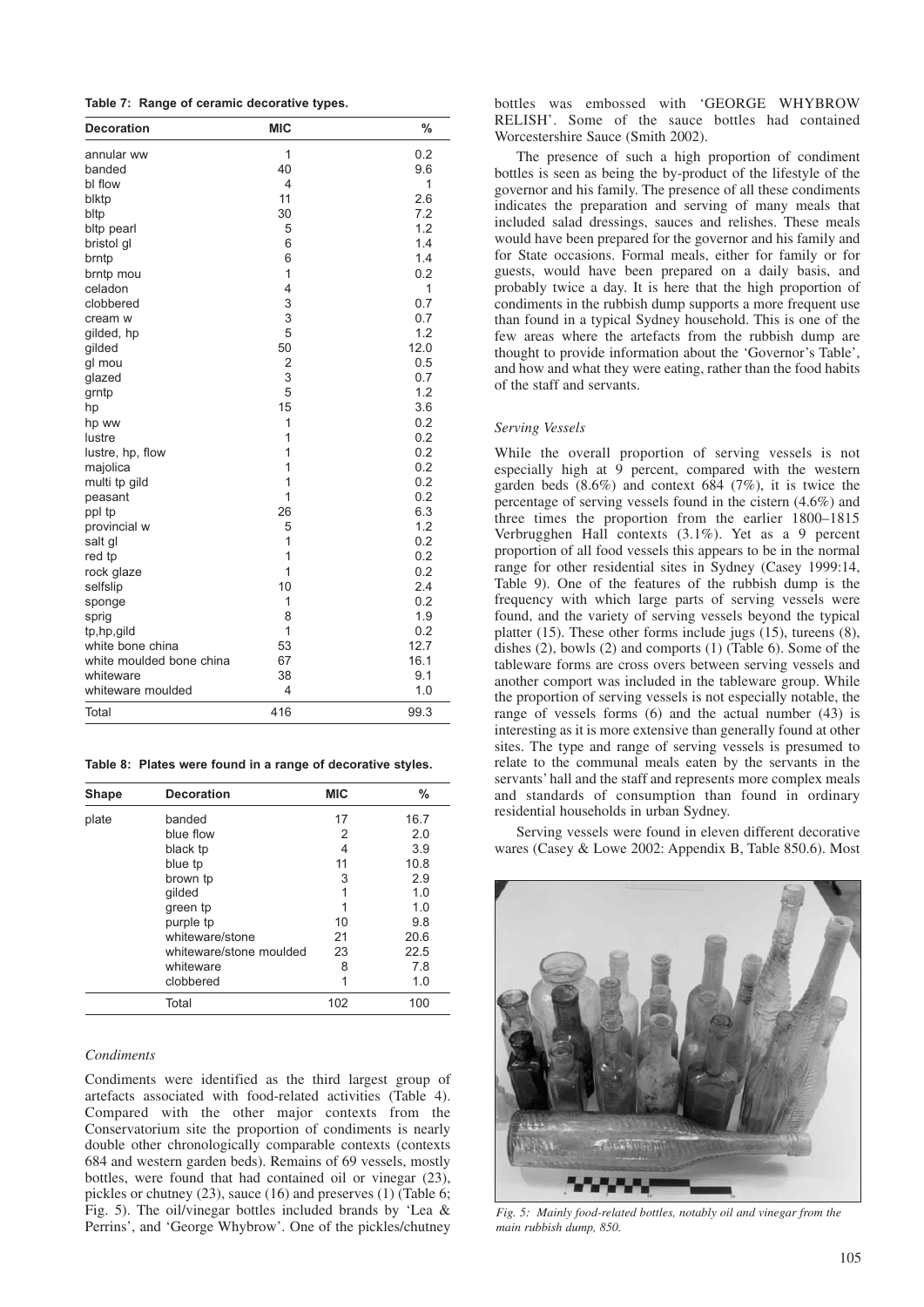serving vessels were in blue-transfer print (7) and purpletransfer print (4). The majority of the blue transfer-printed vessels were 'Asiatic Pheasant' (2), 'Willow 3' (2), and 'Albion' (1) patterns. These are some of the most ubiquitous pottery designs found on urban sites in Sydney. The other two designs 'Clyde' (1) and blue transfer-print pattern no. 234 (1) have simple decorations and are not especially fine wares. The four purple transfer-printed vessels are all versions of the Cable pattern, either the double-helix or rope pattern (Fig. 4). In general the serving vessels fall into the class of 'utilitarian' and 'ordinary' wares when compared with the finer ceramics found in the cistern or are known to have been included in inventories of Government House and discussed above. These decorated ceramics are simple, basic and easily and cheaply purchased and were much more likely to be used for the serving of meals to the Governor's staff and servants. This interpretation is firmly supported by the evidence of the household inventories.

## **Alcohol**

A large range of whole (148) and near complete alcohol bottles were recovered from the rubbish dump (Table 9). The most frequent were beer/wine (115), stout (107), champagne (56), and gin/schnapps (40) and spirits (27) (Fig. 6). In all, evidence for 349 alcohol bottles came from context 850. When compared with other major contexts from the site there are some interesting results. There is little comparison with the earlier contexts in the Verbrugghen Hall and the 1860s cistern, but there is a similar pattern with other contemporary contexts, especially with champagne and the gin/schnapps bottles.

There are some differences with the evidence for the consumption of stout, a dark brown beer. In the large rubbish dump remains of 107 stout bottles were found, many of which were whole (Ward 2002). These stout bottles, along with their contents, were mostly imported from Scotland:

all impressed marked examples being of Scottish manufacture and all based in Glasgow. The most commonly represented is H. KENNEDY/BARROW-FIELD/POTTERY/GLASGOW (1866–1929) (41), followed by PORT DUNDAS/GLASGOW /POTTERY COY (c1850–1930) (11), with a few examples each from MURRAY & CO/GLASGOW (1870–1898) (3) and GROSVENOR/GLASGOW (c1869–1926) (3). Stout appears to have been consumed on site in large quantities from the midnineteenth century onwards. (Ward 2002)

| Table 9: Alcohol bottles were found in range of forms. |  |  |  |
|--------------------------------------------------------|--|--|--|
|--------------------------------------------------------|--|--|--|



*Fig. 6: Alcohol bottles from context 850.* 

Of the other main contexts found at the site only two had stout bottles in any quantity, contexts 684 and 719 (Table 9). If it was assumed that because three rubbish dumps, considered to be associated with the occupation of the stables and Government House, contained large proportions of stout then perhaps the staff, especially the grounds staff living in the stables, were drinking this beer. Yet the deposits from the western garden beds had no sherds of stout bottles but had considerable evidence for beer/wine bottles (102), eight of which were whole, and 23 champagne bottles. The western garden beds were in a fenced garden area only accessible from the stables building and the artefacts within it are more likely seen as the results of deposition activities associated with the occupation of the stables.

At other urban archaeological sites beer/wine bottles usually had the highest occurrence, frequently much higher than that proportion found in the Government House rubbish dump (Casey & Lowe 2002: Appendix B, Table 850.18). The occurrence of stout bottles in the dump is high compared with other sites in Sydney. It is 100 percent higher than Poplar A and slightly under that at 20 Albion Street (Casey & Lowe 2002: Appendix B, Table 850.19). A number of sites had none or few stout bottles at all. One of these sites, Poplar B had an extensive early twentieth-century hotel bottle dump yet contained no stout bottles although it did contain considerable glass beer/wine bottles, many of which were probably used for beer.

| General<br><b>Function</b> | <b>Specific</b><br><b>Function</b> |                          | 850                      | Verbrugghen Hall<br>1004/1005/1034 |                          |                          | <b>Cistern</b> |                          | Western<br><b>Garden Beds</b> |            | 684   |                          | 719  |
|----------------------------|------------------------------------|--------------------------|--------------------------|------------------------------------|--------------------------|--------------------------|----------------|--------------------------|-------------------------------|------------|-------|--------------------------|------|
|                            |                                    | <b>MIC</b>               | $\%$                     | <b>MIC</b>                         | $\%$                     | <b>MIC</b>               | %              | <b>MIC</b>               | $\%$                          | <b>MIC</b> | %     | <b>MIC</b>               | %    |
| alcohol                    | alcohol                            |                          | 0.3                      |                                    |                          |                          |                |                          |                               |            |       |                          |      |
|                            | beer/wine                          | 115                      | 33                       | 31                                 | 79                       | 38                       | 97             | 102                      | 67.1                          | 57         | 39.9  | 113                      | 54.3 |
|                            | champagne                          | 56                       | 16                       | ۰                                  | $\overline{\phantom{0}}$ | $\overline{\phantom{0}}$ | ۰              | 23                       | 15.1                          | 28         | 19.6  | 36                       | 17.3 |
|                            | closure                            |                          | 0.3                      | ۰                                  | $\overline{\phantom{a}}$ | -                        |                | ۰                        | -                             |            |       | $\overline{\phantom{a}}$ |      |
|                            | container                          |                          |                          |                                    |                          |                          |                |                          |                               |            | 0.7   | $\overline{\phantom{0}}$ |      |
|                            | gin/schnapps                       | 40                       | 11.5                     |                                    | 18                       | $\overline{\phantom{a}}$ | -              | 24                       | 15.8                          | 16         | 11.2  | 14                       | 6.7  |
|                            | gin                                |                          | 0.3                      |                                    | 3                        | -                        |                | $\overline{\phantom{0}}$ |                               | 2          | 1.4   |                          | 0.5  |
|                            | sarsaparilla                       |                          | $\overline{\phantom{0}}$ |                                    |                          |                          |                |                          | 0.7                           |            |       |                          |      |
|                            | spirits                            | 27                       | 7.7                      |                                    | $\overline{\phantom{a}}$ |                          |                | 2                        | 1.4                           | 4          | 2.8   | 6                        | 2.9  |
|                            | stout                              | 107                      | 30.7                     | ۰                                  | ٠                        | -                        |                | ۰                        | -                             | 31         | 21.7  | 38                       | 18.3 |
|                            | wine                               |                          | 0.3                      | $\overline{\phantom{0}}$           | ٠                        | 1                        | 3              | $\overline{\phantom{a}}$ |                               | 4          | 2.8   | $\overline{\phantom{0}}$ |      |
|                            | unidentified                       | $\overline{\phantom{a}}$ | $\overline{\phantom{a}}$ |                                    | $\overline{\phantom{0}}$ |                          |                |                          |                               |            |       |                          |      |
|                            | Total                              | 349                      | 100.1                    | 39                                 | 100                      | 39                       | 100            | 152                      | 100                           | 143        | 100.1 | 208                      | 100  |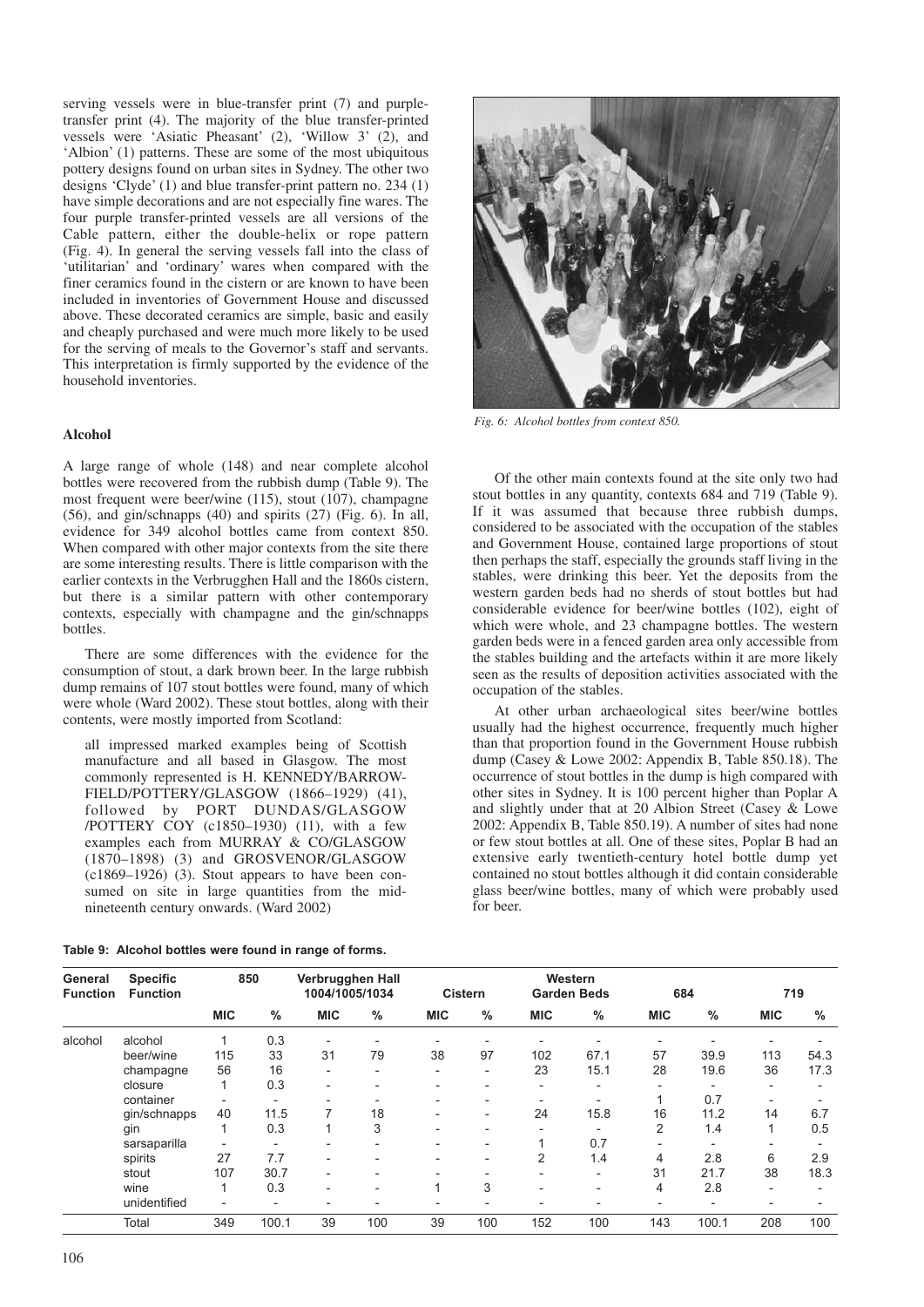It is possible to say that the high representation of stout bottles is a 'marker' artefact at the Conservatorium Site. This means that it represents behaviour that was typical at this site, much more so than at other sites. But what does the high absolute count of stout bottles and the high proportion of stout bottles actually mean? Does it simply represent purchase and consumption practices or does it also reflect disposal practices? It is common to find fragments of stout bottles, and not uncommon to find whole stout bottles, even as many as ten or 15. It is unusual to find so many whole stout bottles and certainly unusual to find so many whole bottles. The whole bottles are a by-product of the disposal practices of items purchased purely for their contents rather than their intrinsic use or for any other function. These bottles were not recycled: they were thrown away once the original contents were used.

When examined within the context of the site, where other deposits had quite high proportions of stout bottles, it does affirm the impression offered by the artefacts from the large rubbish dump, context 850 (Table 5). Yet no stout bottles, not a single one either fragmentary or whole, were found in the western garden beds. This area was only entered from the grounds of the stables and was most likely used exclusively by the occupants of the stables. This absence of stout bottles is surprising when the minimum item count (MIC) of 858 items found in these beds was generally high (Table 3).

Although stout was not being disposed of in the western garden beds other alcohol-related refuse was found, including remains of 102 wine/beer bottles. Does this pattern represent differential consumption of alcohol within the stables accommodation areas or is it purely a product of disposal patterns? It is not possible to state one or the other with any certainty. What can be observed is that the stout bottles are most likely to represent the consumption of beer within a residence rather than elsewhere at a local hotel or pub. It is also likely that stout was purchased as part of the board and lodgings provided to servants working for the Governor rather than the provision of beer by the staff to themselves. It is perhaps this purchase pattern that the stout bottles most tellingly represent.

Further evidence to support this interpretation is the presence of 'beer jugs' on the 1902 inventory for Government House, one in the servants' hall and the other in the 'new kitchen' (Government House Inventory, 1902, pp. 22, 25). The 1908 inventory mentions two 'earthenware beer jugs' in the Butler's pantry (1908 Inventory p. 49). This suggests that beer was being drunk communally within the servants' hall, and perhaps elsewhere, at Government House. It may also mean that the large rubbish dump reflects more specifically the activities associated with the serving of meals at Government House rather than at the stables, as perhaps testified by the absence of stout in the western garden area. In addition the large supply of stout bottles from the one source also suggests the bulk purchase of the stout from a single supplier by a single purchaser rather than purchases by a number of different consumers.

The high relative and absolute counts of champagne bottles from the dump presumably relates to the purchase and consumption of champagne for the Governor, his family and for official functions and entertaining. All the contexts dating to the second-half of the nineteenth century from the Conservatorium site have a similar proportion of champagne bottles (Table 9). The main difference between context 850 and the other deposits is the presence of so many whole bottles rather than just bases or body sherds.

Consideration of the rubbish dump context 850 needs to take into account that this was a 10 percent sample. If the proportions hold true for the whole dump, there would be 560 champagne bottles, which would still only form 16 percent of

artefacts recovered from the rubbish dump. These champagne bottles are representative of a much larger corpus of bottles that would have been used at Government House.

Beer/wine bottles form the dominant evidence for consumption of alcohol on most urban sites but the introduction of stout into the overall proportions reduced its dominance to only a third of all alcohol-related artefacts. At other sites it is about 50 percent or much higher (Casey & Lowe 2002: Appendix B, Table 850.19)

## **Pharmaceuticals**

Pharmaceuticals formed 5.6 percent of all artefacts from the rubbish dump, a total of 60 artefacts (Fig. 7, Table 2). This is the highest occurrence of this type of artefact from all contexts at this site (Table 3). This group included castor oil bottles (8), 'Florida water'(1), 'Citrate of Magnesia' (2) and 'Solution of Magnesia' (2), 'de lacto phosphate de chaux', Paris (2), 'essence of linseed' (1), 'Henry's colonial ointment' (1), 'Moultons Pain paint' (1), 'Mrs Allens Hair restorer' (1), 'Trichpherous for skin and hair' (3), 'Phosphare de chaux' (4), and 'Mrs Winslows soothing syrup' (1). The country of origin for only half of these bottles is known; most were imported from the UK (19), with the remainder from France (6) and the USA (5) (Casey & Lowe 2002: Appendix B, Table 9, Table 850.19).

These products were often seen as a panacea for all ills; they frequently contained alcohol and were often specifically marketed at women (Fitzgerald 1987:191). These 'medicines' also contained morphine or cocaine. The recommended uses for some of the items found at the site are fascinating, such as Henry's Colonial Ointment reputedly used to cure eruptions, sore heads, inflamed eyelids, ulcerated legs, tender nipples and bad breasts; apparently it was highly efficacious. Other items were intended to aid in the restoration of hair. The presence of so many of these items illustrates how some members of the household had a certain amount of disposable income to purchase these more expensive items and that issues of appearance and health were important to the residents of Government House. While categorised as pharmaceuticals many of these items were associated with people's individual appearance and their health and fall mostly into the patent medicine group. Analysis from another site, the Red Cow Inn, Penrith, noted that all patent medicines were from the USA, not from France or Britain (Harris 2005). The different purchase pattern at the Conservatorium Site may relate to the British nationality of the persons likely using these items,



*Fig. 7: Range of pharmaceutical and patent medicine bottles found in the main rubbish dump.*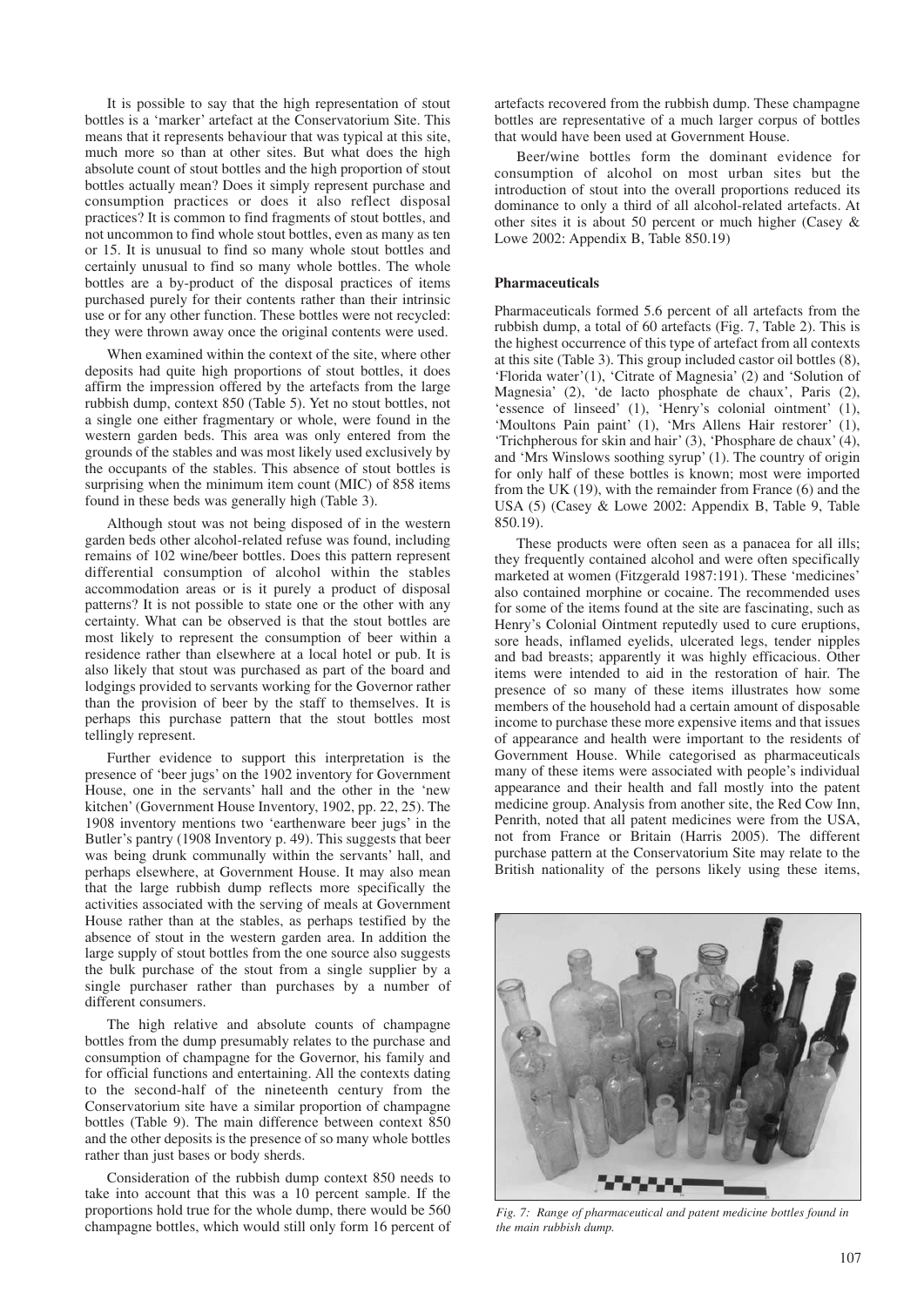perhaps purchasing them in Britain and bringing them out to New South Wales, rather than buying them in Sydney.

## **Personal**

Some items from this rubbish dump where were for 'personal' use. Some of them such as the pharma-ceutical are discussed above. This section focuses on grooming and hygiene.

## *Grooming*

There were 12 items from the dump associated with personal grooming (Table 5). These include a brush, three combs and eight perfume bottles. The combs were generally of three types: those for combing the hair, for adorning the hair and what is commonly called a 'nit' comb. Five of the perfume bottles were made in France for 'E. Rimmel' and two of these bottles listed him as a 'perfumer' in London and Paris. A 'Rimmel' bottle was also found in the western garden beds (948/4465).

Aside from context 850 the only other contexts to have more than two perfume bottles were the western garden beds. Perfume bottles are generally perceived to demonstrate the presence of women and the use of refined, imported and expensive products. It is also possible that men were using perfume to disguise their less than perfect hygiene habits. The cataloguer commented that the 'Rimmel' bottles were of 'high quality' (Smith 2002). It is more likely that the governor and/or his wife were the purchasers of these bottles, and perhaps brought them out from England. It is also possible that some of them belonged to other female members of the household but only those who had a certain level of income to dispose of on luxuries rather than necessities.

## *Hygiene*

The items in this category are generally those used for day-today personal hygiene (Table 6) and includes ewers and wash basins, poes or chamber pots, soap dishes and sponges, toothpaste/powder containers and boxes. Surprisingly there were no toothbrushes which are a common artefact on Sydney sites. Chambers and ewers were found in moulded whitewares (Fig. 4) and also in coloured-transfer prints. One of the toothpaste containers is a fine example of a cherry toothpaste lid with a profile of a young Queen Victoria.<sup>4</sup> This appears to have been a not uncommon type of toothpaste as it has been found on a number of sites, such as First Government House, Cumberland/Gloucester Street in the Rocks and 66–72 Reservoir Street, Surry Hills.<sup>5</sup>

A quick review of two inventories for Government House made in 1902 and 1908 illustrates the prevalence of what were termed 'sets of ware' in most of the bedrooms, both of the governor, his family, their staff and their female servants. The main bedrooms that housed the governor, his family and their guests generally contained '1 Set ware. 1 caraffe and up.' and frequently contained a pair of china candlesticks. Bedroom 9, which in 1902 was called the 'Princess of Wales Bedroom', contained '1 Double set of blue and gold toilet ware including slop pail'. In some of the female servants' quarters the set of ware was referred to as 'odd', indicating that the pieces did not have matching patterns. The housemaid's storeroom contained:

| 16 Odd toilet basins | 1 Enamelled chamber       |
|----------------------|---------------------------|
| $2$ do. jugs         | 6 Caraffes only and 3 ups |
| 6 Commode pans       | 9 Odd brush dishes        |
| 3 Odd chambers       | 10 Odd soap dishes        |

Many of these items would have constituted the 'set of ware' referred to, specifically the washing basin, ewer (jug), chamber pans and soap dishes. In the 12 bedrooms in the male servants' quarters only one contained a set of ware or the carafe and ups  $(1908)$  Inventory pp. 21–23, 29–31). This suggests that the male house servants were restricted to using the two bathrooms in this area rather than having an individual set of ware to use in the privacy of their own quarters.

## *Clothing*

There were few clothing items from the main rubbish dump but we did find buttons from other contexts which provided evidence for uniforms, these were military and livery buttons (Figs 8, 9). Other uniform buttons included a NSW Police button and a jacket button with an eagle and an Irish harp.



*Fig. 8: Livery button with lion, dia. 24 mm. #662/cat. no. 6130. (Franz Reidel)*



*Fig. 9: Officer's button from the 77th Regiment, dia. 24 mm. #720/cat. no. 6158. (Franz Reidel)*

#### **Recreation**

Other than the 17 clay smoking pipes from the rubbish dump there were few indications of artefacts associated with recreational activities in the main dump. Remains of 32 pipes were found in the area of the western garden beds (Figs 10–12). Some of the pipes are interesting as they exhibit the symbols of the United Kingdom, the rose, thistle and four-leaf clover, as well as two with the royal crown symbol. It is notable that three of these pipes with royal symbols or the symbol of Great Britain with the rose, thistle and four-leaf clover, came from the same deposit, context 924. These pipes may all have been thrown out at the same time, possibly coming from the Mess Room of the Governor's orderlies who were located within the southwestern rooms of the stables from the 1850s.



*Fig. 10: Pipe bowl with rose, thistle and four-leaf clover. Remains of pale pink colouring. H. 32 mm, dia. 17 mm #924/cat. no. 6250. (Franz Reidel)*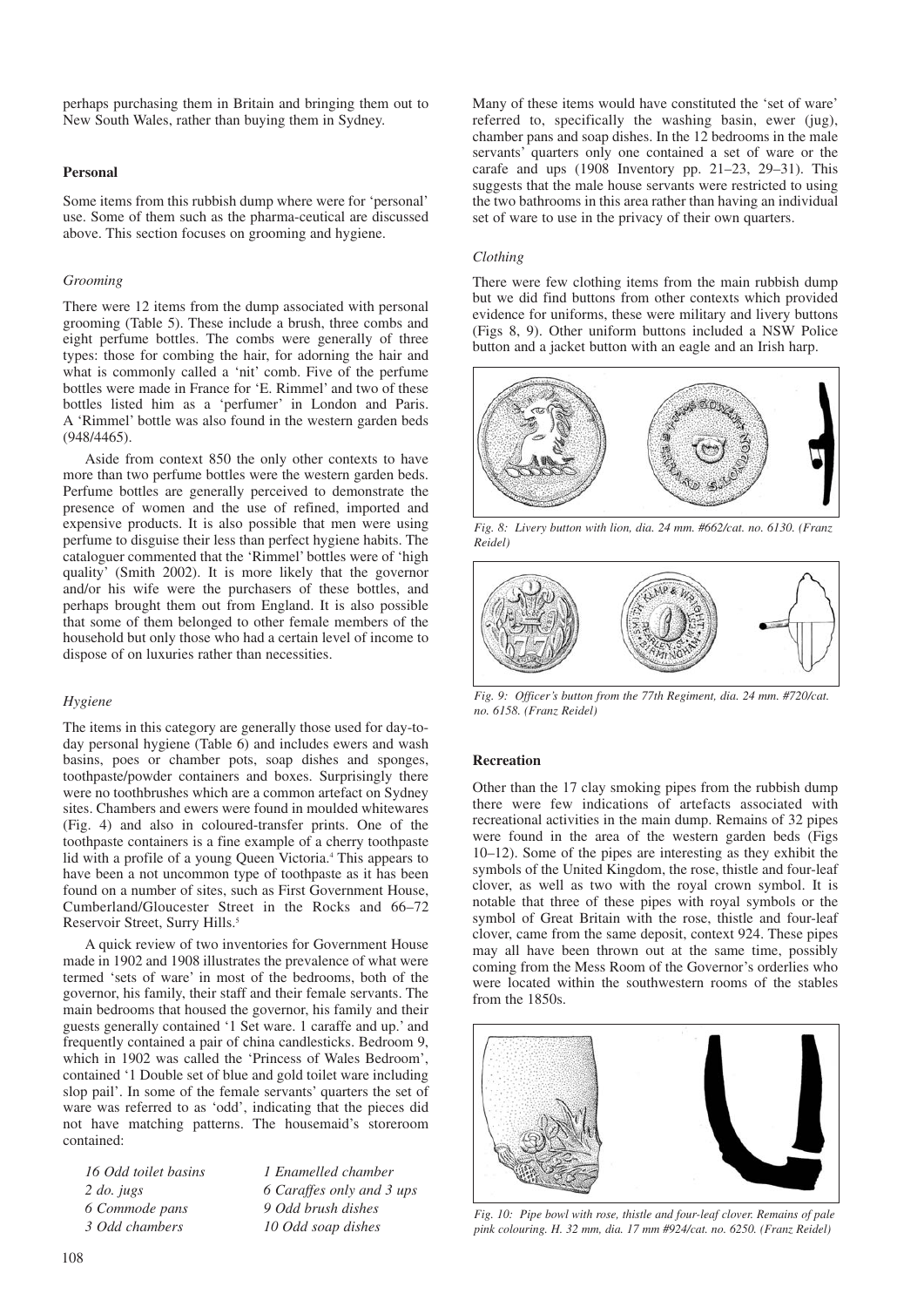

*Fig. 11: Pipe bowl with crown and oak leaves. H. 38 mm, dia. 16 mm. #924/ cat. no. 6251. (Franz Reidel)*



*Fig. 12: Pipe bowl with crown and oak leaves by White, Glasgow (1806–1891). H. 38 mm, dia. 16 mm. #924/cat. no. 6252. (Franz Reidel)*

# **DISCUSSION: MEANING OF THE GOVERNMENT HOUSE RUBBISH DUMP**

What does the large rubbish dump tell us about life at Government House? Following the above analysis we have a much better understanding of how the artefacts from this dump were associated with Government House and the stables. It can now be understood with certainty that many of the ceramics are utilitarian and relate to the servants' foodways and the servants' table. Such artefacts include the plain and moulded white ceramics, banded whiteware and stout bottles. The serving and eating of food in the servants' hall probably used the same type of service for all or most meals. In addition the variety of patterns in the cheaper utilitarian wares may suggest some chronological variation of the type of dinner services since the removal of Government House to its current site in the 1840s. Perhaps the patterned services were used in the mid-century and the whitewares were used at the end of the nineteenth and into the early twentieth century.

In contrast many of the glass artefacts tell us a story about the Governor's table, such as the consumption of champagne and wine on State and/or private occasions, the use of oil and vinegar and sauces for the making of the daily meals and dressing of salads. Part of the reasons for this differentiation between ceramic and glass artefacts is that the glass ones were mostly disposable items purchased only for their content and they therefore tell different things about the consumption habits of the occupants of the site. In contrast the good quality ceramics were so 'valued', as illustrated in the inventories, they were not thrown away but repaired and kept and inventoried as part of the 'assets' of the house. In contrast the cheaper ceramics were thrown away as they were little valued and did not warrant repair.

When interpreting the main groups of artefacts from the Conservatorium site the 1908 inventory can be explored in relation to items that would have once been stored and used in the rooms of Government House. In addition these artefacts

flesh out other aspects of life at the stables and Government House and help reveal how hierarchy was established, mediated and maintained. The inventory has proven useful, mostly as a way of firmly establishing a material culture framework in which to more appropriately address the social context of use for the artefacts recovered from the excavation. The inventories became more significant documents once the artefacts were found and needed to be analysed, the inventories could now be looked at in a new way and given new meaning.

The range of items associated with hygiene, grooming and adornment found in the various archaeological contexts assist with furthering the analysis of how female and male behaviour was circumscribed by the hierarchical environment of Government House. As discussed above, washing sets were common in all but the male servants' bedrooms to assist with the daily rituals of personal grooming: washing hands and faces, cleaning nails and sponging marks off uniforms. There were 27 items associated with hygiene found in the main rubbish dump (context 850). There were pharmaceuticals designed to improve a person's appearance, such as 'Florida water' used to enhance the complexion, 'Mrs Allens Hair restorer' and 'Trichpherous for skin and hair' to help regrow hair that has fallen out or to inhibit the receding hairline. Other items for grooming were French and English perfumes, and brushes and hair combs. The imported perfumes were presumably expensive and originally purchased by the more affluent members of the household rather than the servants. In addition the female servants probably did not use hair combs while at work or they were not visible, as they typically wore hair coverings. Access to and use of these goods was probably therefore limited to those in the upper part of the hierarchy and helped to physically mark the role people played in the hierarchy.

Other ways to establish people's position in the hierarchy was to put them in uniform so they could be labelled. Examples of this are badges and buttons fallen off uniforms and found in the stables forecourt. There were military, police and livery buttons belonging to people who were employed in the grounds of Government House and the stables. Typically these buttons were brass and were highly visible on the various uniforms. The uniforms and buttons sought to establish the legitimacy of the person wearing the uniform and their role of service for the governor or the State and emphasised the official position of the governor. These uniforms represented the power of the person the wearer worked for rather than any power possessed by the individual.

Another way to emphasise and reinforce the allegiance of the servants and staff was to provide them with goods that bore the symbols of the state and therefore the symbol of the persons to whom they owned obedience. The use of royal crowns and the symbols of Great Britain on clay smoking pipes found in the western garden beds suggest that the residents of the stables were provided with pipes as part payment for their duties. These pipes bore the symbols of their employer and the country and King to whom they bore allegiance. It is also possible that the users of these pipes purchased them to flaunt their role and position in society at large, thereby reinforcing the hierarchy of the British Empire and their role within it. The use of such symbolism and its meaning has previously been suggested as being relevant to Irish or Australian identity in New South Wales.<sup>6</sup> Therefore in this case it may be relevant to British identity at the Government Stables in colonial New South Wales and the established colonial hierarchy.

Many of the artefacts recovered during the archaeological work add to and extend the perception of hierarchy as strongly influencing the type of goods purchased and how these goods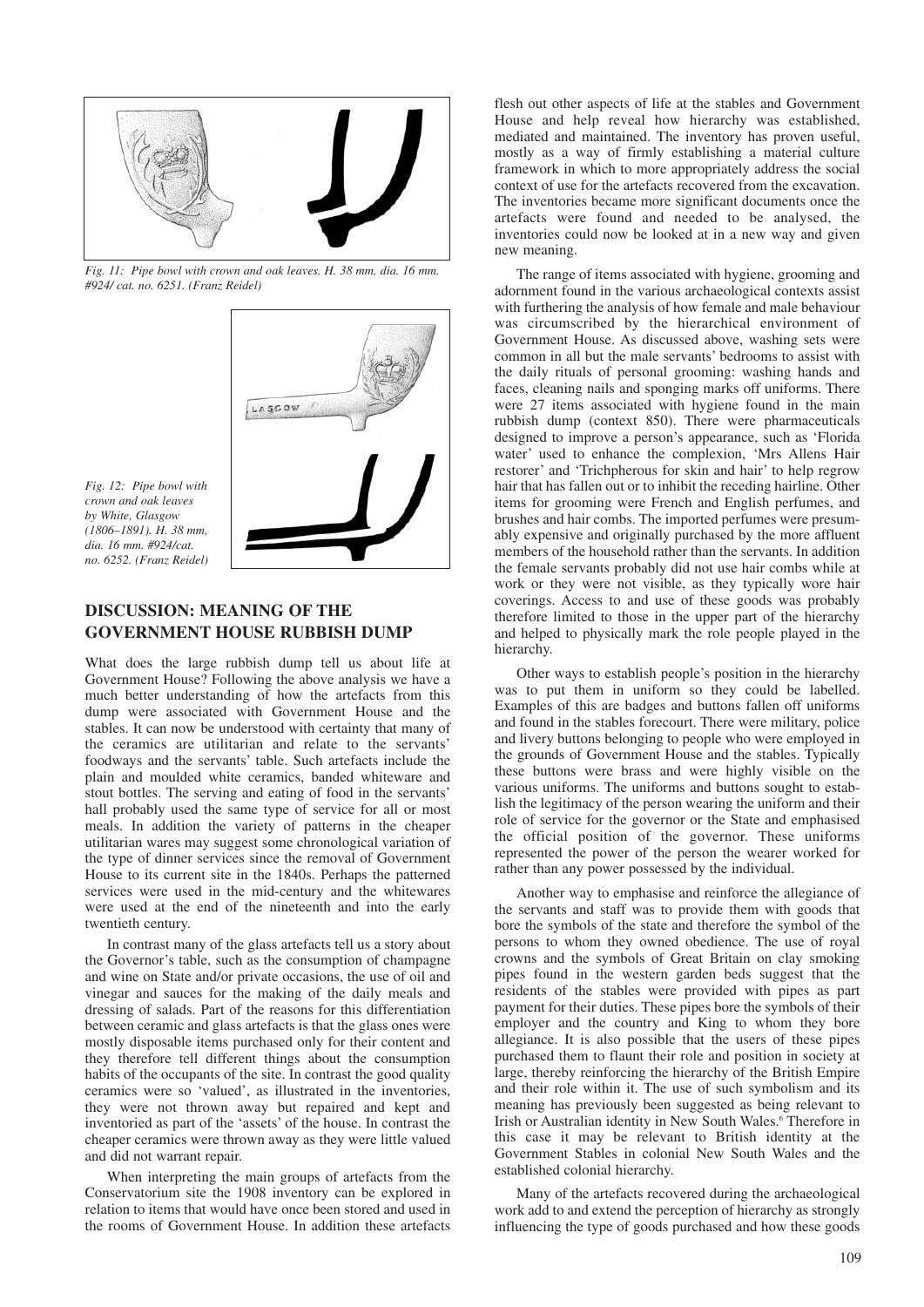were used. One of the strongest impressions gained from the ceramics recovered from the rubbish dump was their generally low quality, with very little porcelain or finer earthenwares. Most items were robust, thicker earthenwares, with some bone china but not of a particularly fine quality. It was unlikely the governor and his family or guests would have used any of these ceramics. The only items from the large rubbish dump they would definitely have enjoyed were the contents of the champagne bottles, the finer glassware and condiments from the condiment bottles, and the toiletries and pharmaceuticals discussed above. All in all the disposal of fragile items or ones that had no intrinsic value (as it was their contexts which had value), such as glass bottles and drinking vessels, were the only items appearing to represent non-servant related activities.

It was only when the inventories were made available that the accuracy of this impression was confirmed and the reasons for it were also confirmed. It was assumed that if no finer or more expensive ceramics were found in the rubbish dump then the broken items must have been disposed of separately or differently. As already mentioned there were a number of different good quality dinner, breakfast, tea and coffee and dessert sets identified in the 1908 inventory. In many cases a number of the vessels in each set were identified as being damaged or repaired and were curated and stored rather than thrown out with the other rubbish onto the dump. They were more expensive and therefore they could not be causally thrown out like the cheaper ceramics. This different treatment for the finer ceramics reflects the hierarchy of choices for those who were the true residents of the house and those who worked there. The ceramics purchased for and used by the servants were cheaper and therefore disposable, whereas the more expensive broken items had to be stored and inventoried and someone had to make a decision to dispose of them. In some cases it was clear that the broken ceramics on the 1902 inventory were also on the 1908 inventory, suggesting that few people were willing to make this decision. It was simpler to inventory the broken ceramics rather than dispose of them and then have to explain what had happened to them. Their presence, so they could be accounted for, was more important than the disposal of broken items that were useless objects.

Other interesting aspects of the servants' sets were how they represented some of the complexity of the serving vessels found in the inventories, likely due to the communal nature of meals in the servants' hall rather than for the complexity of their meals. The vegetable dishes, tureens and meat platters were found in both types of sets, cheaper and finer quality. According to Shackel these represented a higher level of organisation in society and a new etiquette, but in this case they actually represent the maintenance of a longer social and cultural institution of service. In the case of the dinner services, the cheaper ceramics mirror the range of dishes found in the services used for the governor and his family and guests, and are perhaps suggestive of a royal association through the presence of gilded and white ceramics (77 vessels) as well as purple-printed patterns (66 vessels) (Casey & Lowe 2002: Appendix B, p. 13, Table 6). Use of gold and purple are traditionally associated with royalty. The frequency with which both these patterns are found on working-class sites is typically low, therefore the pattern at this site is meaningful rather than incidental. This relationship is therefore interpreted through the perspective of reinforcing the hierarchy. The communal meals in the servants' hall tend to emulate elements of the meals served to the Governor, his family and guests, but their meals were served on inferior ceramics and included beer rather than wine or champagne, had two or three courses in comparison to the four or more in the main dining room and the servants had to cook for and serve themselves. This was a pattern repeated at every meal of the day and every day of the year. It was a behaviour that reinforced who was servant and master and it was only through following this model of hierarchical behaviour that the staff and servants would be successful in their daily tasks.

The material culture of Government House and the stables, with the use of a complex hierarchy of fabrics, forms, patterns, labels, and uniforms, circumscribe the behaviour of its users and residents and were essential in establishing and maintaining hierarchical behaviour in colonial society. The residents of Government House and the way in which they lived and interrelated was very much a part of British society and culture transported along with the convicts to New South Wales. As long as British culture survives in NSW so will remnants of its cultural patterns of behaviour along with the material culture and the class boundaries it established and maintained as a way of reinforcing the hierarchical nature of the society. If there were no servants and no large infrastructure for them to service then the rules of society would begin to change and its nature begin to change. Much of the material culture recovered from the rubbish dump was chosen as a way of reinforcing the patterns of this behaviour so as to ensure its survival.

# **ACKNOWLEDGEMENTS**

The NSW Department of Public Works and Services was the client for this project between 1998 and 2001. Tony Lowe, co-director, provided invaluable support throughout the archaeological program and the extensive reporting and as always played the devil's advocate. Specialist artefact reports by Jean Smith, Rowan Ward and Jennie Lindbergh provided baseline data for this paper and their expertise and our discussions were important in refining some of the impressions and ideas that form the basis of this paper. Robert Griffin, curator Historic Houses Trust of NSW, had a keen interest in the archaeological program and informed me about the inventories and generously provided copies of them.

# **ENDNOTES**

- 1. www.caseyandlowe.com.au
- 2. Copies of these inventories were kindly provided by Robert Griffin, then curator at Government House. They are held by Australian Archives. 1902: NL18/1673, Item Box 32, Government House Inventory-1902.
- Some of the artefacts from this rubbish dump are on display in the Sydney Conservatorium of Music downstairs foyer. It should be noted that we have amended some of our terminology in light of recent research on British pottery in Australia (Brooks 2005). We now refer to ironstone as semi-vitrified fine earthenware. While we agree that it is part of the continuum of earthenwares that ironstone is an inappropriate term, we also think that it is important to denote that many of these ceramics are thick utilitarian wares and have opted for a halfway response by adding semi-vitrified to the earthenware. This means that some of the references back to the original report will find different terminology. We used ironstone for fabric and described it as white glazed. This is now described as whiteware in the decoration field.
- 4. This toothpaste lid is on display in foyer display 5.
- 5. The First Government House example is on display in the Museum of Sydney foyer; the Cumberland/Gloucester Street example was published in Karskens 1999 (colour plate 28 following p. 128) and Casey & Lowe excavated one from 66–72 Reservoir Street, Surry Hills in 1999.
- 6. Denis Gojak, unpublished seminar paper.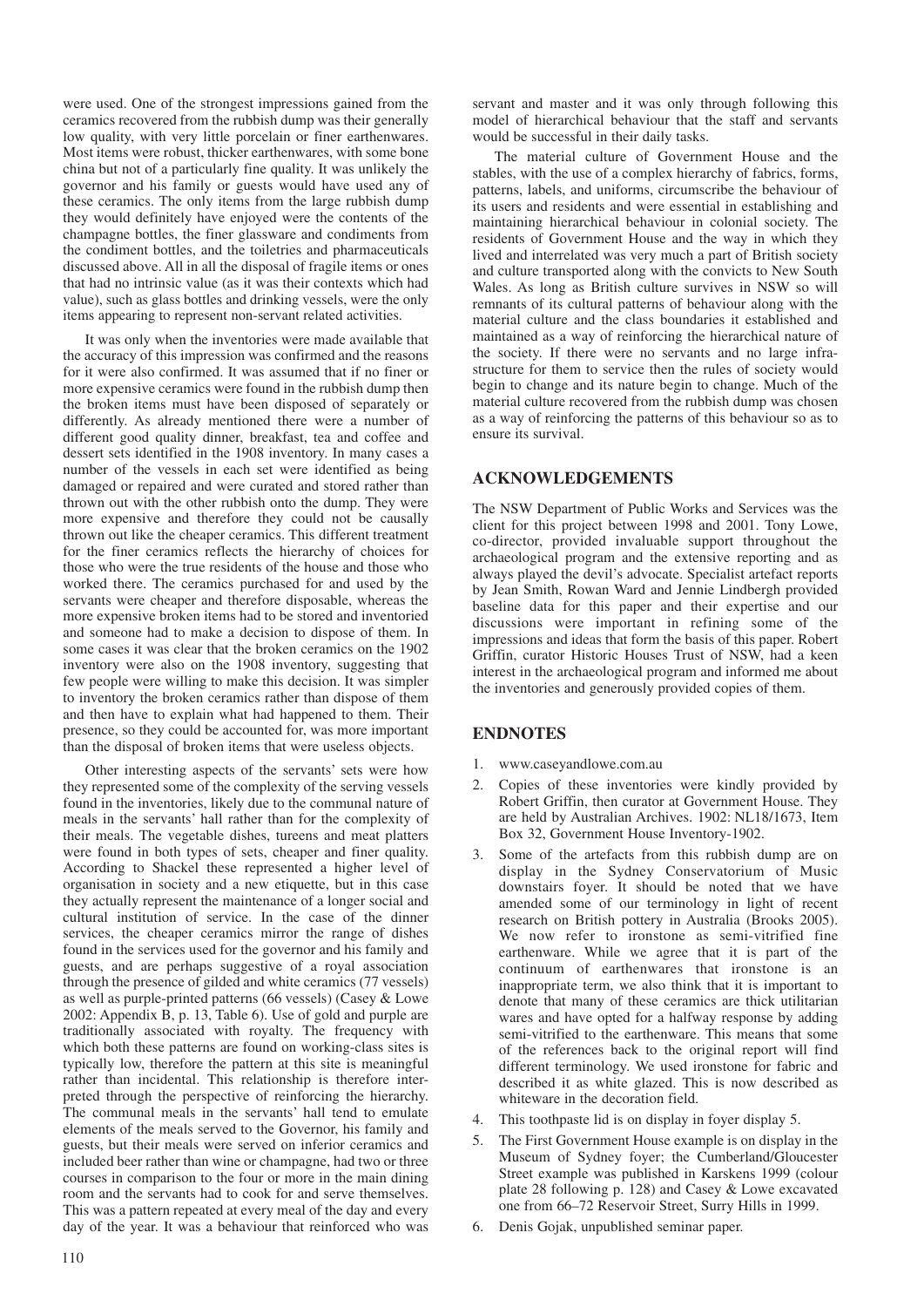# **BIBLIOGRAPHY**

- ATKINSON, A. 2004. *The Europeans in Australia, a history*, vol 2, Oxford University Press, South Melbourne.
- BEAUDRY, M.C. 1988. 'Words for things: linguistic analysis of probate inventories', in M.C. Beaudry (ed.) *Documentary archaeology in the New World*, Cambridge University Press, Cambridge, NY, pp. 43–50.
- BROOKS, A. 2005. *An archaeological guide to British ceramics in Australia, 1788–1901*, Australasian Society for Historical Archaeology and Latrobe University Archae-ology Program, Melbourne.
- CASEY, M. 1999. 'Local pottery and dairying at the DMR site, Brickfield Hill, Sydney, New South Wales', *Australasian Historical Archaeology* 17:1–37.
- CASEY, M. 2002. Remaking the Government Domain: archaeology, landscape and meaning, PhD thesis, Prehistoric and Historical Archaeology, University of Sydney.
- CASEY, M. 2004. 'Falling through the cracks: method and practice at the CSR site, Pyrmont', *Australasian Historical Archaeology* 22:27–43.
- CASEY, M. 2005. 'The road to controversy', in J. Lydon and T. Ireland (eds) *Object Lessons: archaeology & heritage in Australia*, Australian Scholarly Publishing, Melbourne, pp. 148–166.
- CASEY & LOWE 2005. Archaeological investigation, Red Cow Inn & Penrith Plaza, Station, Jane & Riley Streets, Penrith, unpublished report for Bovis Lend Lease, October 2005.
- CASEY & LOWE 2002. Archaeological investigation, Conservatorium Site, Macquarie Street, Sydney, unpublished report for NSW Department of Public Works & Services, Vol. 1–7, final.
- FITZGERALD, S. 1987. *Rising Damp, Sydney 1870–90*, Oxford University Press, Melbourne.
- GLENNIE, P. 1995. 'Consumption within historical studies', in Daniel Miller (ed.) *Acknowledging consumption. A review of new studies*, Routledge, London, pp. 164–203.
- GOJAK, D. 1991. Ethnicity and nationalism in nineteenth century Sydney: two examples from Cadman's Cottage, the Rocks, unpublished paper presented to the 1991 Rocks and Millers Point Historical Archaeology Seminar.
- GOVERNMENT HOUSE INVENTORY 1902. Inventory of contents of Government House and appurtenances – as in the possession of the Federal Government, 30 August 1902. Australian Archives, Series NL18/1673, Item: Box 32 Government House.
- GOVERNMENT HOUSE INVENTORY 1908. Government House Sydney, Inventory: 29 September, 1908 Australian Archives. NL18/1673, Item Box 32, Government House.
- HARRIS, J. 2005. Glass report, in Casey & Lowe 2005. Archaeological investigation, Red Cow Inn and Penrith Plaza Site, Penrith, unpublished report for Bovis Lend Lease, October 2005, Appendix 2.
- HODDER, I. (ed.) 1982. *Symbols in action*, Cambridge University Press, Cambridge.
- LEONE, M. 1987. 'The Georgian order as the order of merchant capitalism in Annapolis, Maryland', in Mark Leone and Parker Potter jr. *The Recovery of Meaning. Historical Archaeology in the eastern United States*. Smithsonian Institution Press, Washington, pp. 235–261.
- LINDBERGH, J. 2002. Miscellaneous and metal artefacts, in CASEY & LOWE 2002 Archaeological investigation, Conservatorium Site, Macquarie Street, Sydney, unpublished report for NSW Department of Public Works & Services, Vol. 4, Chapter 21.5.
- McCRACKEN, G. 1990. (1986) *Culture and Consumption*, Indiana University Press.
- McGREGOR, B. & ASSOCIATES 1997. Government House Sydney, Conservation and Management Plan, Vol 1, unpublished report prepared for the Historic Houses Trust of New South Wales.
- MILLER, D. (ed.) 1995a. *Acknowledging consumption. A review of new studies*, Routledge, London.
- MILLER, D. 1995b. 'Consumption as the vanguard of history', in Daniel Miller (ed.) *Acknowledging Consumption. A review of new studies*, Routledge, London, pp.1–57.
- MILLER, G. 1980. 'Classification and economic scaling of 19th century ceramics', *Historical Archaeology* 14:1–40.
- SCHIFFER, M. 1983. 'Towards the identification of formation processes', *American Antiquity* 48(4):675–706.
- SHACKEL, P. 1993. *Personal discipline and material culture*, the University of Tennessee Press, Knoxville.
- SMITH, J. 2002. Glass report, in Casey & Lowe 2002 Archaeological investigation, Conservatorium Site, Macquarie Street, Sydney, unpublished report for NSW Department of Public Works & Services, Vol. 4, Chapter 21.4.
- *Votes & Proceedings of the Legislative Assembly* 1861 Report from the Select Committee on the 'State and Management of the Sydney Domain'.
- WARD, R. 2002. Ceramics report, in Casey & Lowe 2002 Archaeological investigation, Conservatorium Site, Macquarie Street, Sydney, unpublished report for NSW Department of Public Works & Services, Vol. 4, Chapter 21.3.
- YENTSCH, A.E. 1994. *A Chesapeake family and their slaves: a study in historical archaeology*, Cambridge University Press, Cambridge.

# **APPENDIX 1**

**Table A: Summary details of furniture and furnishings within some of the bedrooms in Government House, 1908 inventory. See below for details of analysis.**

| <b>General Function</b> | <b>Specific Function</b> | %    | % Summary |  |  |  |  |
|-------------------------|--------------------------|------|-----------|--|--|--|--|
| Appearance              | Dressing tables          | 1.6  |           |  |  |  |  |
|                         | <b>Mirrors</b>           | 1.4  | 3.0       |  |  |  |  |
| Floor                   | Covering                 | 6.2  | 6.2       |  |  |  |  |
| Furniture               | Seating                  | 14.2 |           |  |  |  |  |
|                         | <b>Tables</b>            | 3.4  | 17.6      |  |  |  |  |
| Household               | Furnishings              | 20.8 |           |  |  |  |  |
|                         | Ornaments                | 3.0  |           |  |  |  |  |
|                         | Storage                  | 0.2  | 24        |  |  |  |  |
| Hygiene                 | Accessories              | 2.3  |           |  |  |  |  |
|                         | <b>Drinking</b>          | 1.6  |           |  |  |  |  |
|                         | Washing                  | 4.6  |           |  |  |  |  |
|                         | Waste                    | 3.9  | 12.4      |  |  |  |  |
| Personal                | Privacy                  | 1.3  |           |  |  |  |  |
|                         | Reading                  | 0.4  |           |  |  |  |  |
|                         | Handwork                 | 0.2  |           |  |  |  |  |
|                         | Writing                  | 0.7  | 2.7       |  |  |  |  |
| Safety                  | Fireplace                | 1.1  | 1.1       |  |  |  |  |
| Service                 | Communication            | 0.2  |           |  |  |  |  |
|                         | Heating                  | 1.2  |           |  |  |  |  |
|                         | Lighting                 | 7.3  | 8.7       |  |  |  |  |
| Sleep                   | <b>Beds</b>              | 4.2  |           |  |  |  |  |
|                         | Bedding                  | 15.1 | 18.3      |  |  |  |  |
| Storage                 | Clothing                 | 5.7  |           |  |  |  |  |
|                         | Storage                  | 0.2  | 5.9       |  |  |  |  |
|                         | 100                      | 100  |           |  |  |  |  |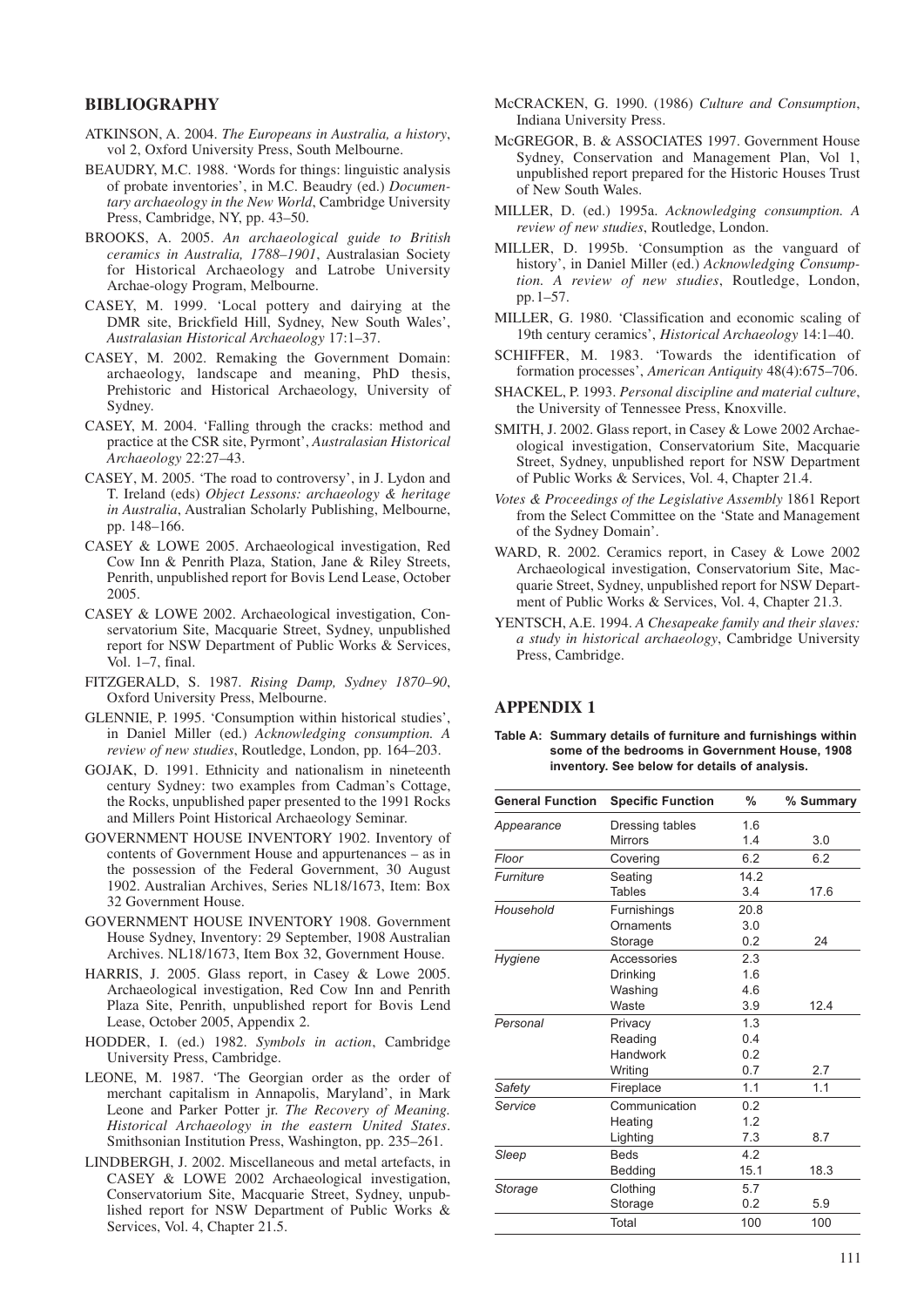**Table B: Analysis of some of the items inventoried in some of the bedrooms in the 1908 inventory of Government House.**

| General                       |                                             |                                                     |                      |             |       |      | Bedroom 1         | <b>Bedroom</b> | Bedroom <sub>3</sub> | <b>Boudoir 6</b>  | Visiting Maid's Room (9) | Female Servant's Quarters<br>Female Servant's Quarters | Female Servant's Quarters<br>Female Servant's Quarters | Female Servant's Quarters<br>Bedroom <sub>3</sub> | Menservant's Quarters<br>Menservant's Quarters | Menservant's Quarters<br>Bedroom 3 | Menservant's Quarters<br>Bedroom 4 |
|-------------------------------|---------------------------------------------|-----------------------------------------------------|----------------------|-------------|-------|------|-------------------|----------------|----------------------|-------------------|--------------------------|--------------------------------------------------------|--------------------------------------------------------|---------------------------------------------------|------------------------------------------------|------------------------------------|------------------------------------|
| <b>Function</b><br>Appearance | <b>Specific Function</b><br>Dressing tables | Item<br>cedar dressing table                        | Sub-total<br>3       | $\%$<br>0.7 | Total | %    |                   |                |                      |                   | 1                        |                                                        | 1                                                      | 1                                                 |                                                |                                    |                                    |
|                               |                                             | dressing table and                                  |                      |             |       |      |                   |                |                      |                   |                          |                                                        |                                                        |                                                   |                                                |                                    |                                    |
|                               | <b>Mirrors</b>                              | looking glass<br>cedar cheval glass                 | 4<br>1               | 0.9<br>0.2  |       |      | 1<br>$\mathbf{1}$ | 1              | 1                    |                   |                          | 1                                                      |                                                        |                                                   |                                                |                                    |                                    |
|                               |                                             | looking glass                                       | 3                    | 0.7         |       |      |                   |                |                      |                   | 1                        |                                                        |                                                        |                                                   | 1                                              |                                    | 1                                  |
|                               |                                             | pier glass                                          | 2                    | 0.5         | 13    | 3.0  |                   |                | 1                    | 1                 |                          |                                                        |                                                        |                                                   |                                                |                                    |                                    |
| Furniture                     | Seating                                     | foot stools<br>arm chairs                           | $\overline{5}$<br>6  | 1.1<br>1.4  |       |      |                   |                |                      | 5<br>4            |                          |                                                        | 1                                                      |                                                   |                                                |                                    |                                    |
|                               |                                             | Austrian chair                                      | 7                    | 1.6         |       |      |                   |                |                      |                   |                          | 1                                                      | 1                                                      |                                                   | 1                                              | 2                                  | 2                                  |
|                               |                                             | cane seated chair                                   | 1                    | 0.2         |       |      |                   |                |                      |                   |                          |                                                        |                                                        |                                                   | 1                                              |                                    |                                    |
|                               |                                             | chairs, walnut<br>Chesterfield sofa and             | 6                    | 1.4         |       |      | 4                 | $\overline{2}$ |                      |                   |                          |                                                        |                                                        |                                                   |                                                |                                    |                                    |
|                               |                                             | loose covers                                        | 1                    | 0.2         |       |      |                   |                |                      | 1                 |                          |                                                        |                                                        |                                                   |                                                |                                    |                                    |
|                               |                                             | couch in calico                                     | 2                    | 0.5         |       |      | 1                 |                | 1                    |                   |                          |                                                        |                                                        |                                                   |                                                |                                    |                                    |
|                               |                                             | couch in silk                                       | 1                    | 0.2         |       |      |                   |                |                      | 1                 |                          |                                                        |                                                        |                                                   |                                                |                                    |                                    |
|                               |                                             | easy chair<br>lady's chairs                         | 12<br>3              | 2.7<br>0.7  |       |      | 1                 | 1              | 1                    | 7<br>3            |                          | 1                                                      |                                                        | 1                                                 |                                                |                                    |                                    |
|                               |                                             | piano seat                                          | 1                    | 0.2         |       |      |                   |                |                      | $\mathbf{1}$      |                          |                                                        |                                                        |                                                   |                                                |                                    |                                    |
|                               |                                             | pine chairs                                         | 2                    | 0.5         |       |      |                   |                |                      |                   | 2                        |                                                        |                                                        |                                                   |                                                |                                    |                                    |
|                               |                                             | settee                                              | $\mathbf 0$          | 0.0         |       |      |                   |                |                      |                   |                          |                                                        |                                                        |                                                   |                                                |                                    |                                    |
|                               |                                             | silk cushions<br>silky oak chairs                   | 3<br>2               | 0.7<br>0.5  |       |      |                   |                | $\overline{2}$       | 3                 |                          |                                                        |                                                        |                                                   |                                                |                                    |                                    |
|                               |                                             | small chair                                         | 4                    | 0.9         |       |      |                   |                |                      | 2                 |                          | 1                                                      |                                                        | 1                                                 |                                                |                                    |                                    |
|                               |                                             | sofa in calico                                      | 2                    | 0.5         |       |      |                   |                |                      | $\overline{2}$    |                          |                                                        |                                                        |                                                   |                                                |                                    |                                    |
|                               |                                             | sofa in silk<br>wicker chairs                       | 1<br>3               | 0.2<br>0.7  |       |      |                   |                |                      | 1<br>3            |                          |                                                        |                                                        |                                                   |                                                |                                    |                                    |
|                               | <b>Tables</b>                               | bedside table                                       | $\overline{2}$       | 0.5         |       |      | 1                 | 1              |                      |                   |                          |                                                        |                                                        |                                                   |                                                |                                    |                                    |
|                               |                                             | cedar round table                                   | 1                    | 0.2         |       |      |                   | 1              |                      |                   |                          |                                                        |                                                        |                                                   |                                                |                                    |                                    |
|                               |                                             | folding card table                                  | 1                    | 0.2         |       |      |                   |                |                      |                   |                          |                                                        |                                                        |                                                   |                                                | 1                                  |                                    |
|                               |                                             | rosewood pillar table<br>small table                | 1<br>2               | 0.2<br>0.5  |       |      | 1                 |                | 1                    |                   |                          |                                                        |                                                        |                                                   |                                                |                                    |                                    |
|                               |                                             | various tables                                      | 8                    | 1.8         | 77    | 17.6 |                   |                |                      | 1<br>3            |                          | 1                                                      | 1                                                      | 1                                                 | 1                                              |                                    | 1                                  |
| Household                     | Furnishings                                 | curtain pole and rings                              | 8                    | 1.8         |       |      | $\overline{2}$    | 1              | 1                    | $\overline{2}$    | 1                        | 1                                                      |                                                        |                                                   |                                                |                                    |                                    |
|                               |                                             | Holland blind<br>loose covers                       | 27<br>11             | 6.2<br>2.5  |       |      | 4<br>1            | 1              | 4<br>1               | 8<br>6            |                          | $\overline{2}$<br>1                                    | 2                                                      | 1<br>1                                            | 2                                              | 2                                  | 2                                  |
|                               |                                             | mosquito net                                        | 12                   | 2.7         |       |      | 1                 | 1              |                      |                   | 1                        | 1                                                      | $\mathbf 2$                                            | 1                                                 | 2                                              | $\overline{c}$                     | $\mathbf{1}$                       |
|                               |                                             | pair chintz curtains                                | 1                    | 0.2         |       |      |                   |                | 1                    |                   |                          |                                                        |                                                        |                                                   |                                                |                                    |                                    |
|                               |                                             | pair cretonne curtains                              | 5                    | 1.1         |       |      | 2                 | 1              | 1                    |                   | 1                        |                                                        |                                                        |                                                   |                                                |                                    |                                    |
|                               |                                             | pair of lace curtains<br>pair white muslin curtains | 10<br>$\overline{1}$ | 2.3<br>0.2  |       |      | $\overline{2}$    | $\overline{2}$ | $\overline{2}$       | 4                 |                          | 1                                                      |                                                        |                                                   |                                                |                                    |                                    |
|                               |                                             | pairs silk curtains                                 | 2                    | 0.5         |       |      |                   |                |                      | 2                 |                          |                                                        |                                                        |                                                   |                                                |                                    |                                    |
|                               |                                             | short lace window curtains 4                        |                      | 0.9         |       |      | 4                 |                |                      |                   |                          |                                                        |                                                        |                                                   |                                                |                                    |                                    |
|                               |                                             | Venetian blind                                      | 10                   | 2.3         |       |      | 7                 | 1              |                      | 1                 | 1                        |                                                        |                                                        |                                                   |                                                |                                    |                                    |
|                               | Ornaments                                   | brass gilt clock<br>cabinet                         | 1<br>1               | 0.2<br>0.2  |       |      |                   |                | 1                    | 1                 |                          |                                                        |                                                        |                                                   |                                                |                                    |                                    |
|                               |                                             | candelabras in Dresden                              |                      |             |       |      |                   |                |                      |                   |                          |                                                        |                                                        |                                                   |                                                |                                    |                                    |
|                               |                                             | china                                               | 1                    | 0.2         |       |      |                   |                |                      | 1                 |                          |                                                        |                                                        |                                                   |                                                |                                    |                                    |
|                               |                                             | Dresden china clock                                 | 1                    | 0.2         |       |      |                   |                |                      | 1                 |                          |                                                        |                                                        |                                                   |                                                |                                    |                                    |
|                               |                                             | engravings<br>flower pot stand                      | 3<br>$\overline{2}$  | 0.7<br>0.5  |       |      |                   |                |                      | 3<br>2            |                          |                                                        |                                                        |                                                   |                                                |                                    |                                    |
|                               |                                             | large Dresden china vase                            | 1                    | 0.2         |       |      |                   |                |                      | $\mathbf{1}$      |                          |                                                        |                                                        |                                                   |                                                |                                    |                                    |
|                               |                                             | oil painting                                        | 2                    | 0.5         |       |      | 1                 | 1              |                      |                   |                          |                                                        |                                                        |                                                   |                                                |                                    |                                    |
|                               |                                             | whatnot                                             | 1                    | 0.2         |       |      |                   |                |                      | 1<br>$\mathbf{1}$ |                          |                                                        |                                                        |                                                   |                                                |                                    |                                    |
| Hygiene                       | Storage<br>Accessories                      | mantel cupboard<br>Austrian towel rail              | 1<br>$\mathbf{1}$    | 0.2<br>0.2  | 105   | 24   |                   |                |                      |                   | $\mathbf{1}$             |                                                        |                                                        |                                                   |                                                |                                    |                                    |
|                               |                                             | cedar towel rail                                    | 5                    | 1.1         |       |      |                   | 1              |                      |                   |                          | $\mathbf{1}$                                           | $\overline{2}$                                         | $\mathbf{1}$                                      |                                                |                                    |                                    |
|                               |                                             | silky oak towel rail                                | 1                    | 0.2         |       |      |                   |                | 1                    |                   |                          |                                                        |                                                        |                                                   |                                                |                                    |                                    |
|                               |                                             | toilet can                                          | 1                    | 0.2<br>0.2  |       |      |                   |                |                      |                   | 1                        |                                                        |                                                        |                                                   |                                                |                                    |                                    |
|                               |                                             | walnut towel rail<br>water bottle and 2 glasses 1   | 1                    | 0.2         |       |      | 1                 |                | 1                    |                   |                          |                                                        |                                                        |                                                   |                                                |                                    |                                    |
|                               | Drinking                                    | caraffe and Up                                      | 7                    | 1.6         |       |      | $\mathbf{1}$      | 1              |                      |                   | 1                        | $\mathbf{1}$                                           | $\overline{2}$                                         | $\mathbf{1}$                                      |                                                |                                    |                                    |
|                               | Washing                                     | double washstand with                               |                      |             |       |      |                   |                |                      |                   |                          |                                                        |                                                        |                                                   |                                                |                                    |                                    |
|                               |                                             | marble top                                          | $\overline{2}$       | 0.5         |       |      |                   |                | 1                    |                   | 1                        |                                                        |                                                        |                                                   |                                                |                                    |                                    |
|                               |                                             | double washstand with<br>marble top and mirror      | $\overline{c}$       | 0.5         |       |      | $\mathbf{1}$      | $\mathbf{1}$   |                      |                   |                          |                                                        |                                                        |                                                   |                                                |                                    |                                    |
|                               |                                             | earthenware foot bath                               | 2                    | 0.5         |       |      |                   |                | 1                    |                   |                          | 1                                                      |                                                        |                                                   |                                                |                                    |                                    |